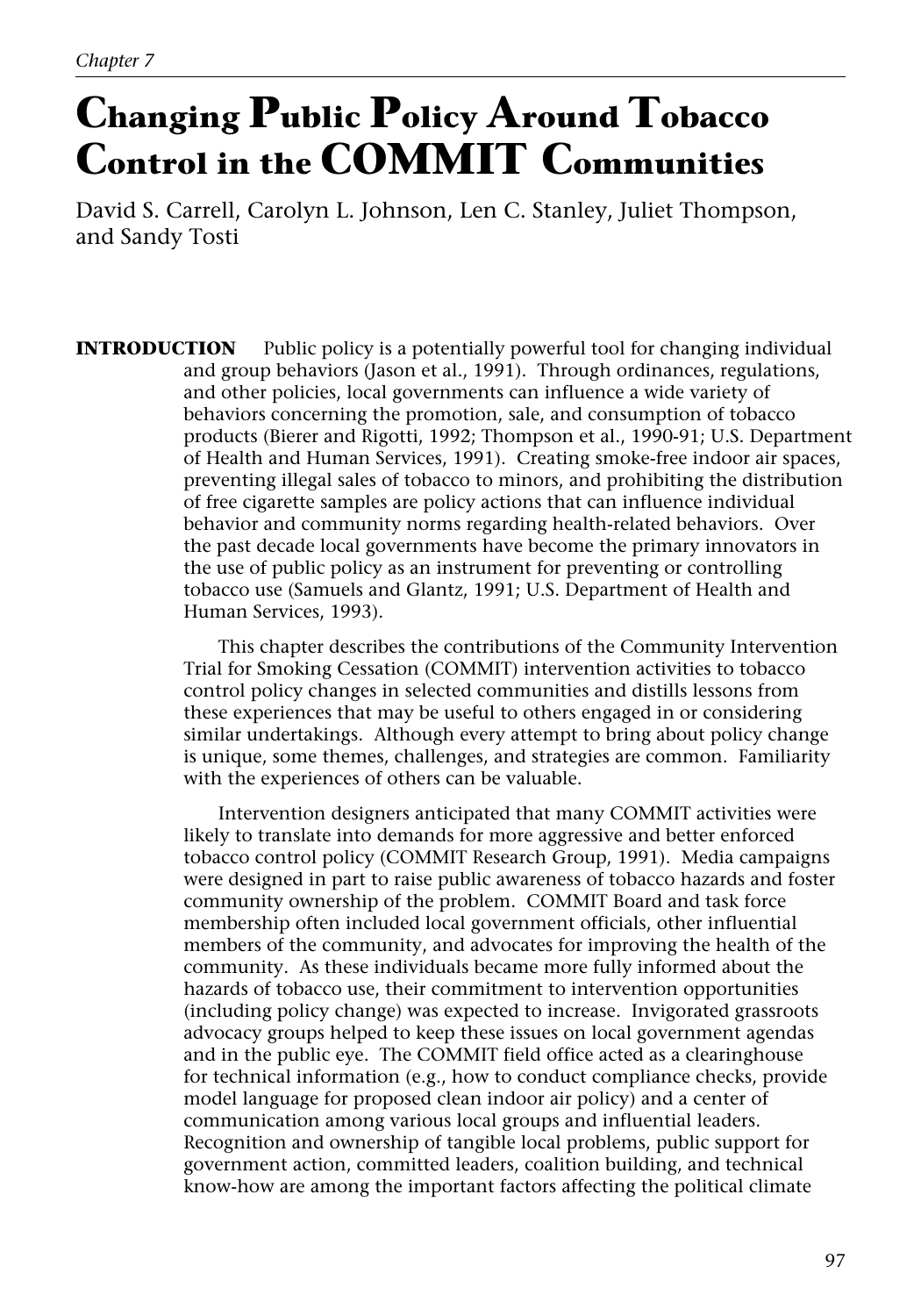for local policy change (Reich, 1988; Kingdon, 1984; Weiss and Tschirhart, 1993).

Although policy change was recognized as an important avenue of community change, it was not a primary objective of COMMIT. Federal regulations prohibited use of COMMIT monetary contributions for lobbying in State and local political arenas. However, there were no such restrictions on indirect activities, such as provision of information and coalition building. In addition, project staff and Board and task force members were allowed to advocate for policy change as long as they did so on their own behalf, not as representatives of COMMIT. During the intervention, important policy changes occurred in many intervention communities.

Tobacco control policy is defined here as any ordinance, regulation, or directive issued by a *governmental* body intended to alter individual behavior

regarding the promotion, sale, or consumption of tobacco products. Some governmental policies affect the general public, such as smoking restrictions in cityor county-owned facilities. Others may affect only city or county employees, such as office no-smoking policies or city personnel policies requiring newly hired police officers and firefighters to be nonsmokers. It is important to remember that "policy" includes both the scope and content of the policy "on paper" as well as related efforts by official agencies to monitor and enforce its provisions. Other entities, such as employers, retailers, and restaurants, also set policy that may influence the public. Such regulations are sometimes referred to as "informal" public policy. When shopping malls, public schools, or individual restaurants decide to become smoke-free, a limited but potentially significant portion of the community is affected. Smokers encounter domains in which they cannot smoke, and nonsmokers enjoy and become accustomed to smoke-free air. (For a discussion of



informal, nongovernmental policies, see Chapters 10, 12, and 13.)

**RATIONALE** The rationale for promoting tobacco control policy change in community-based health promotion interventions is compelling. First and foremost, public policy is believed to have a powerful influence on the broad social environment or context within which health-related individual behavior occurs (U.S. Department of Health and Human Services, 1989; Glynn, 1991; Bracht, 1990; Frankel, 1988; Wynder, 1988). Regulating or preventing the promotion and use of tobacco products may significantly affect social norms and practices concerning tobacco use. Over time, as the public presence of smoking, environmental tobacco smoke (ETS), and tobacco product promotion is reduced within a community, members of that community may grow increasingly accustomed to tobacco-free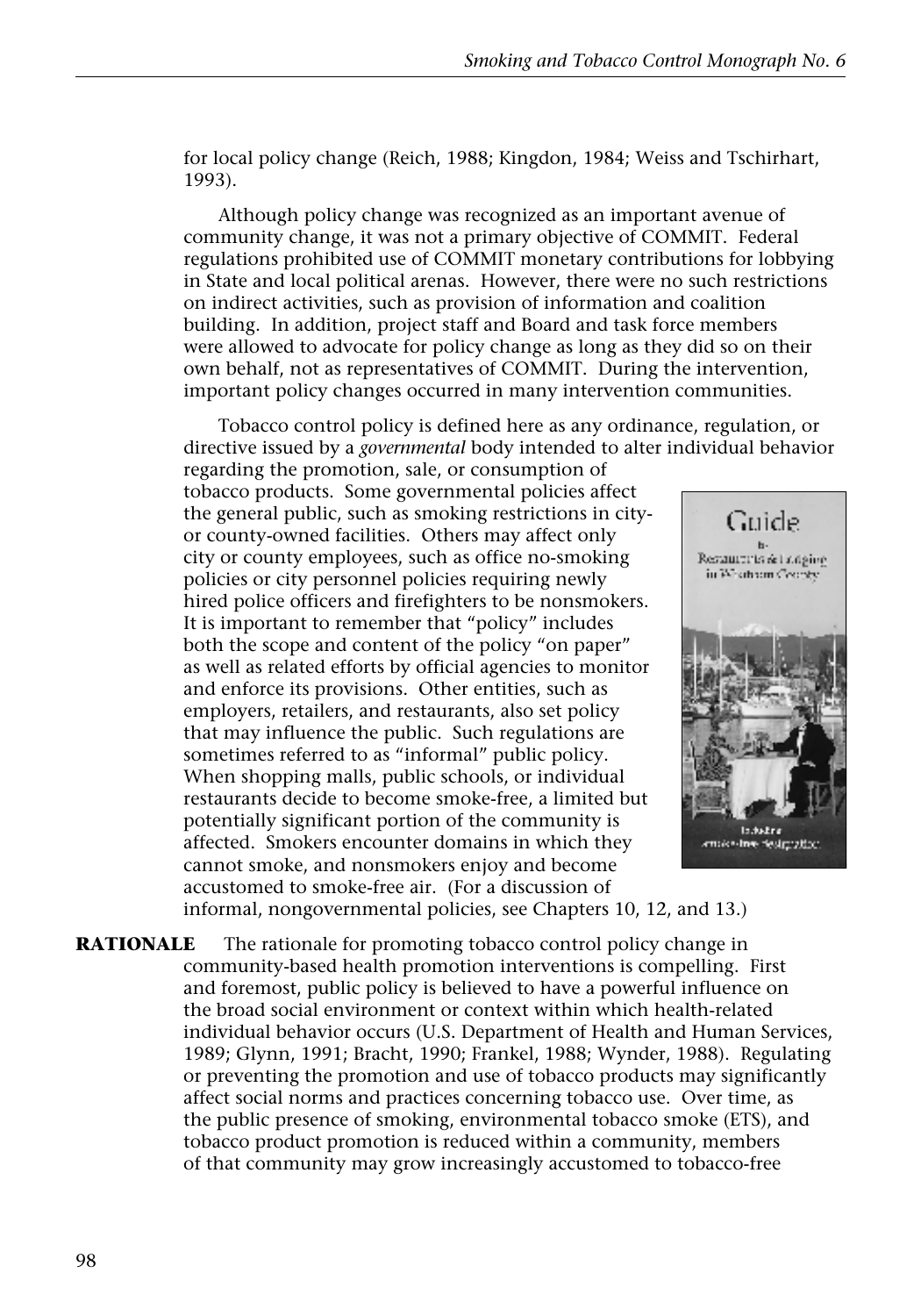environments. Whereas it was once normal for people to smoke in enclosed public places, for cigarettes to be advertised on television, and for merchants to sell tobacco to underage youth (despite laws to the contrary), public attitudes toward these activities have begun to change. Many communities now consider smoke-free public environments to be the norm and have come to believe that youth should be protected from the hazards of tobacco use by putting a stop to illegal sales and youth-oriented promotion of tobacco products. Public policy can be an effective tool for promoting and reinforcing norm changes by giving official, communitywide sanction to the regulation of tobacco-related behaviors.

Policy is also an important health promotion tool because it is capable of reaching people who are difficult to reach through other intervention channels, such as cessation counseling or public education campaigns. Some members of minority populations, blue-collar workers, and youth are included in this category (Escobedo et al., 1990). Many of those who do not receive public health education messages or health care provider-based cessation interventions will be employed at worksites or will patronize public places where smoking is restricted or banned for health protection reasons. Protecting youth from the health hazards of both firsthand and secondhand tobacco exposure continues to be a powerful argument for policies restricting smoking in public places and preventing tobacco sales to minors.

Finally, substantial experience from Project COMMIT indicates that there is a potential for synergy between local policy efforts and other intervention activities, such as youth education, workplace policy, cessation campaigns, and media advocacy efforts (see also U.S. Department of Health and Human Services, 1991). Messages conveyed through public school curricula, the media, or health care providers can be bolstered and reinforced by the messages implicit in smoking restrictions at the workplace, in restaurants, or in public buildings. Once smoke-free office policies are demonstrated to be feasible and desirable in local city or county offices, private sector offices may be encouraged to follow suit. Thus, policy can be an important component of a community's multifaceted approach to reducing tobacco-related morbidity and mortality.



Over the past two decades the tobacco control policy movement in the United States has moved its focus away from Federal and State policy arenas and is now aggressively and effectively pursuing means within local jurisdictions (U.S. Department of Health and Human Services, 1993). As policy activity within cities and counties continues to build momentum, excellent opportunities to improve public health through tobacco control policy will continue to present themselves.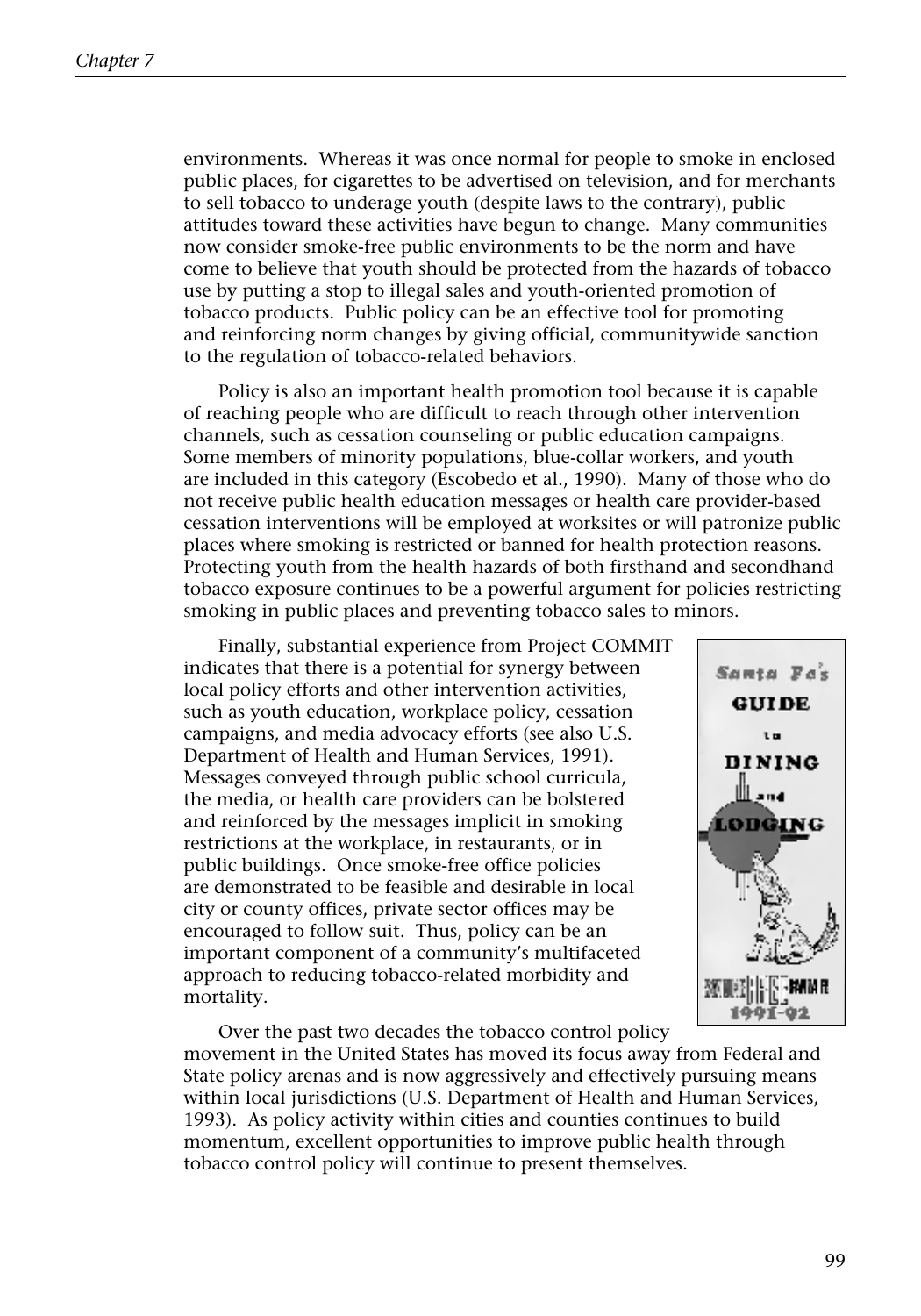**CHANGING** This section illustrates the challenges, strategies, and themes—some **POLICIES** common and others unique—encountered in local policy change efforts. Vending machine bans, clean indoor air ordinances, smoke-free school policies, and a billboard ban are described. Many of the policy activities focused on youth. This was because policy changes directed at restricting youth access are generally not controversial; thus, such activities could be used to gain the participation of many community members.

**Vending** Communitywide policy change was not a focus of COMMIT intervention **Machine** activities. However, some of the COMMIT intervention communities' **Bans** efforts to reduce youth access to tobacco resulted in policy actions to restrict or ban cigarette vending machines. Children can easily purchase cigarettes from unattended vending machines with little fear of being detected. Vending machine ordinances are particularly popular among tobacco control advocates because vending machines are one of the most common sources of illegal sales to underage youth, particularly the very young (U.S. Department of Health and Human Services, 1990). As a result, local youth and community groups are often eager to assume ownership of and work toward addressing this problem, and the case for banning machines can be effectively communicated to local policymakers. As of 1992, 161 communities throughout the United States were known to have ordinances restricting or banning the use of tobacco vending machines (U.S. Department of Health and Human Services, 1993). In this section, experiences with vending machine ordinances in the North Carolina, California, and Oregon intervention communities are described.

Raleigh, NC In 1991, COMMIT sponsored a 14-month initiative, the Tobacco-Free Youth Project, designed to reduce illegal tobacco sales to youth through merchant education. This initiative continued beyond COMMIT and was a major factor in the successful passage of a Raleigh, NC, city ordinance restricting placement of cigarette vending machines. Although banning vending machines was not one of COMMIT's intended goals, the ordinance

came about as a direct result of the activities and actions of people involved in the initiative. Strategic framing of the issue, effective use of locally collected information, and a readiness to seize the moment were key ingredients in the passage of this ordinance.

Compliance in Raleigh with an existing State law prohibiting tobacco sales to persons younger than 18 years of age was poor, as is the case in many communities throughout the United States. Because the local community was generally unaware of the extent of illegal sales (or even the existence of the State law), it was decided that an awareness-raising effort was needed.

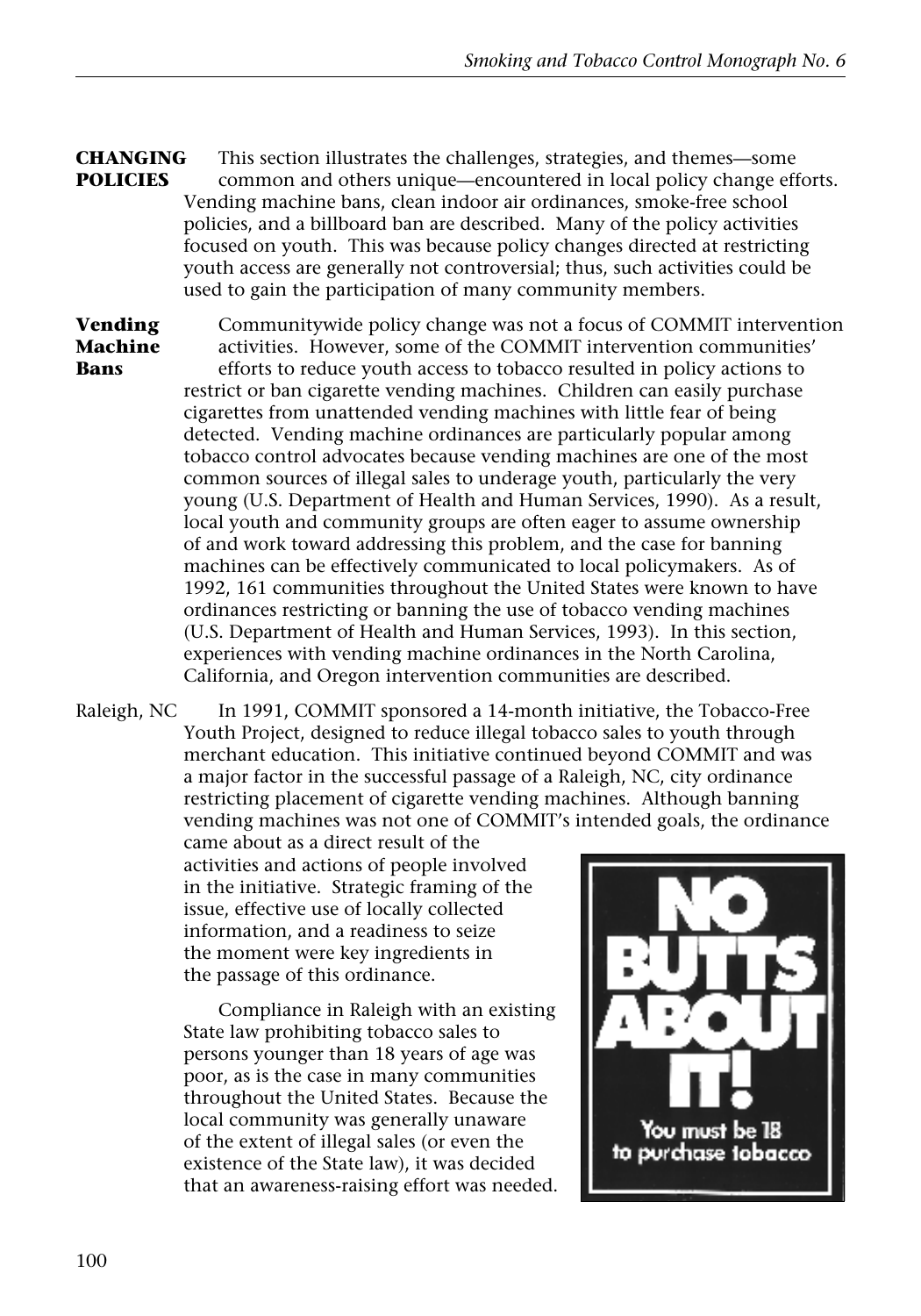Project personnel believed that city authorities were unlikely to improve enforcement efforts unless they perceived the community to be informed of and concerned about the problem. Therefore, the Tobacco-Free Youth Project initiative began with an undercover compliance check (see Chapter 13 for a complete description of such operations) to document the ease with which underage youth could purchase cigarettes, both over the counter and from vending machines. The procedure involved underage youth going out with an adult superior to buy cigarettes, which they are not legally allowed to do. Two-thirds of over-the-counter and more than 90 percent of vending machine purchase attempts were successful.

To communicate this information to the general public, a youth-led press conference was orchestrated that received excellent media coverage and followup through editorials, feature stories, and a local radio talk show. Two months later, in an attempt to keep the issue in the public eye, the same youths presented their compliance check results to the Raleigh City Council. They also presented national data showing that vending machines are a primary source of cigarettes for very young (11- to 12-year-old) adolescents. Their presentation concluded with a plea to ban vending machines by a city ordinance. The youths reminded the council that, although it may be feasible to achieve compliance with tobacco sales laws by educating merchants, "You can't educate a vending machine" (unpublished quotation). The Raleigh City Council had voted down a similar proposal several months earlier; however, this time they referred the vending machine proposal to their newly created Substance Abuse Commission, to whom the youths again presented their compliance check results.

Subsequent negotiations between the Raleigh city attorney, tobacco industry representatives, and local vending machine owners yielded a compromise proposal allowing machines only in establishments licensed by the State to serve liquor, which mollified the vending machine owners. Although the Tobacco-Free Youth Project went back to the city council with data showing that most liquor-licensed establishments were family restaurants or local motels where youngsters gathered, by that time the compromise proposal had been drafted into a policy statement that the city council was reluctant to alter. The city council soon passed a precedentsetting municipal tobacco vending machine restriction in the capital city of the largest tobacco-producing State in the Nation. The Tobacco-Free Youth Project claimed victory.

Vallejo, CA Before the COMMIT intervention began in Vallejo, CA, the North Bay Health Resources Center launched a 5-year project called the Solano County Cancer Prevention Program to address the problem of illegal access to tobacco by youth.

> The cancer prevention program laid thorough groundwork in Vallejo in 1988 and 1989 by conducting undercover compliance checks to assess the ease with which over-the-counter and vending machine sales could be made to minors. This activity was followed by a merchant education campaign, another compliance check, more merchant education, and a third compliance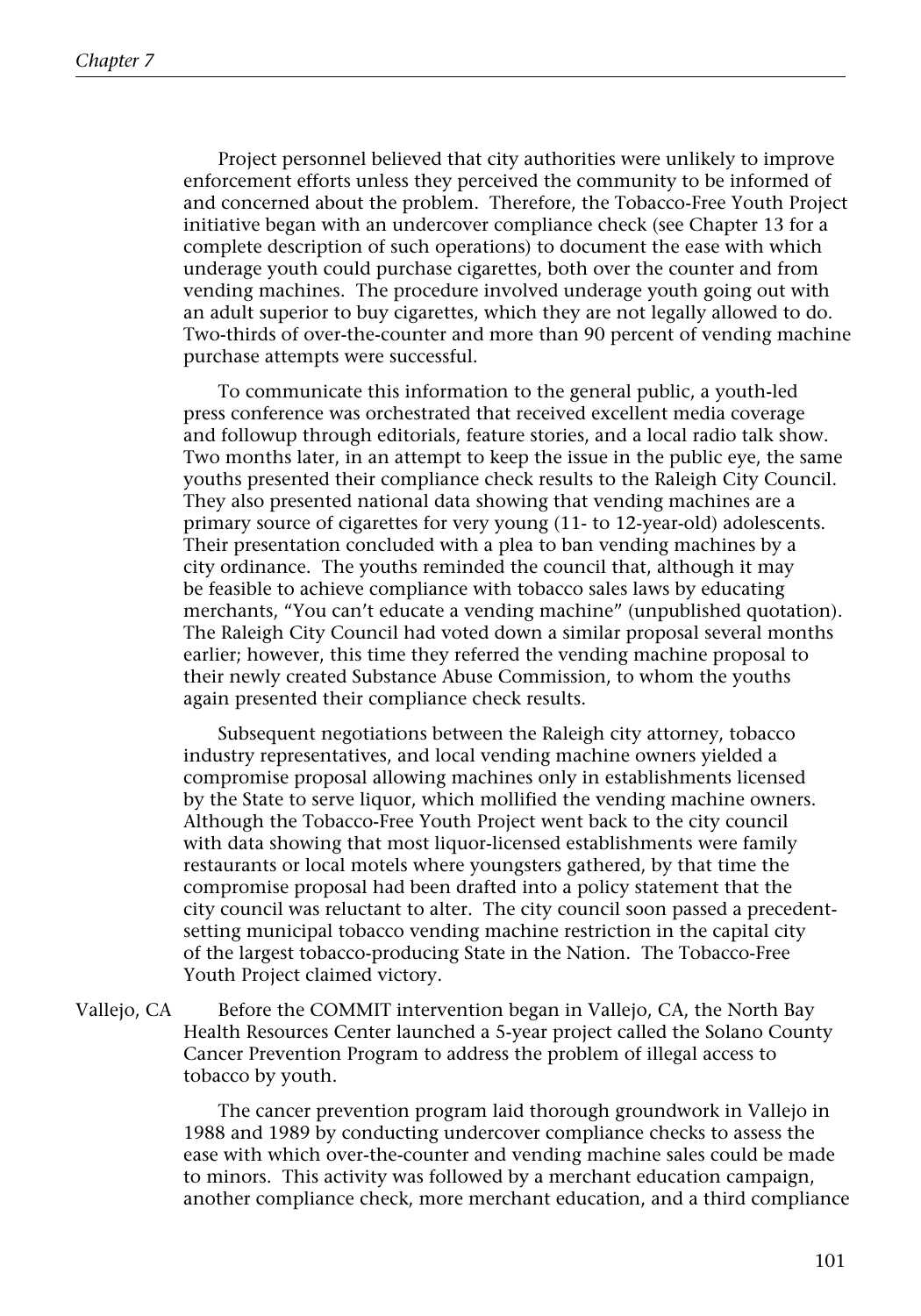check in May 1990. By this time the COMMIT intervention was under way with 1 year of community organizing and intervention behind it.

COMMIT was a resource to the Solano County Cancer Prevention Program during this first year by providing background data from the COMMIT baseline survey regarding local public opinion in support of tobacco control efforts. In addition, the coalition network built by COMMIT provided a natural clearinghouse for information sharing and cooperation among the various related agencies in Vallejo.

In June 1990, COMMIT cosponsored a dinner meeting with the cancer prevention program to bring together community leaders and interest groups to discuss ways to deal with illegal sales to youths and the lack of consistency in civil fines levied on merchants for illegal sales. The primary outcome of discussion among the 30 community representatives attending the dinner was a proposal to ban vending machines and prohibit free distribution of tobacco products in Vallejo.

A key advantage in the passing of the proposal was a political one: The chair of the Solano County Cancer Prevention Program was also a member of the Vallejo City Council.

Members of the cancer prevention program joined forces with the Minority Coalition for Cancer Prevention, a Vallejo organization that targeted African-Americans, to expand their own networks and mobilize a newly formed ad hoc coalition to propose the legislation to the Vallejo City Council.

COMMIT served as a resource here also, with staff members providing supporting survey data as background information. Because many members of this new coalition were also COMMIT Board and task force members, COMMIT meetings provided an avenue for information sharing. In fact, individual COMMIT volunteers were directly involved in testifying at the city council hearings and orchestrating the passage of the vending machine ordinance. Those individuals, representing their own organizations, included the administrator of the local private hospital (and COMMIT Board chair), the executive director of the local American Lung Association (ALA) (and COMMIT Board member), and the project directors of the Solano County Cancer Prevention Program and the Minority Coalition for Cancer Prevention (and COMMIT Board members).

The most important factor contributing to the successful passage of the vending machine ordinance was the role of three Vallejo youth groups: the Students Against Cancer (a subgroup of the minority coalition), the city-sponsored Youth Activities Commission (whose two adult advisers were another city council member and a COMMIT task force member), and the Vallejo chapter of Friday Night Live.

Ironically, these three youth groups were pulled together earlier in the year by a North Bay Health Resources Center staff member on contract with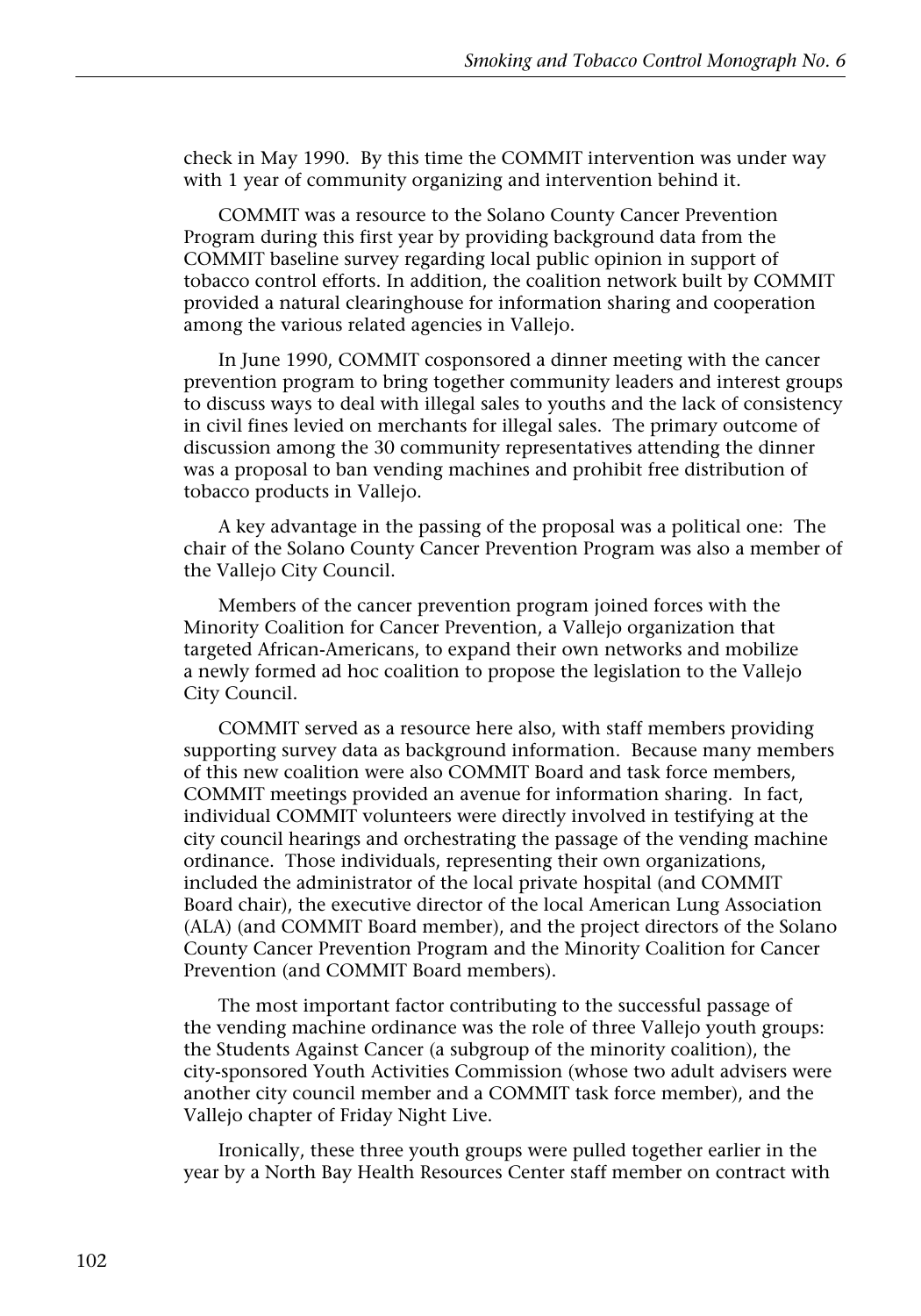COMMIT to involve community teens in an activity that would monitor youth access to tobacco. As the teens organized themselves around this activity, became educated about youth access problems, and began to develop ways to educate the public about the problem, the coalition was mobilizing and planning its strategy for proposing a vending machine ordinance.

For their COMMIT activity, the three youth groups launched a media campaign called "Fight It, Don't Light It." One of the teens sketched a poster drawing, which was enlarged, duplicated, and placed inside Vallejo transit buses in June



1990. This was the first time the transit company allowed anyone to place "advertisements" in the interior of its buses.

The contribution of this COMMIT youth group was significant for two reasons. First, the youth coalition was organized and in place at the time of the city council's public hearings on the proposed ordinance. Now knowledgeable about the issues of youth access, the teens were invited to speak at the public hearings. The passion of the teens' testimony and the public evidence of their ability to buy cigarettes just prior to the council meeting swayed at least one council member from a "no" to a "yes" vote.

Second, the posters indicated their design was the work of Vallejo teens. Although the posters appeared in city buses after the ordinance was passed, they added impetus to the fact that local youth demanded that their community protect their health.

One source of embarrassment in the vending machine ordinance campaign was the lone vote in opposition to the ban. That council member was a member of the COMMIT Board of Directors!

After the ordinance passed, the COMMIT Board chair wrote a letter to the editor of the Vallejo Times Herald praising the work and wisdom of the city council.

Medford/ Community-based youth groups also played a central role in efforts to Ashland, OR obtain vending machine bans in Medford/Ashland, OR. In preparation for these efforts, a COMMIT task force reviewed the community analysis report (see Chapter 5) to identify existing youth groups that could be asked to participate. It was felt that local youth would be most effective in pressuring law enforcement agencies to regulate access to tobacco products by minors.

> COMMIT staff members approached the Medford Mayor's Youth Commission, a group of 15 high school students representing 5 high schools.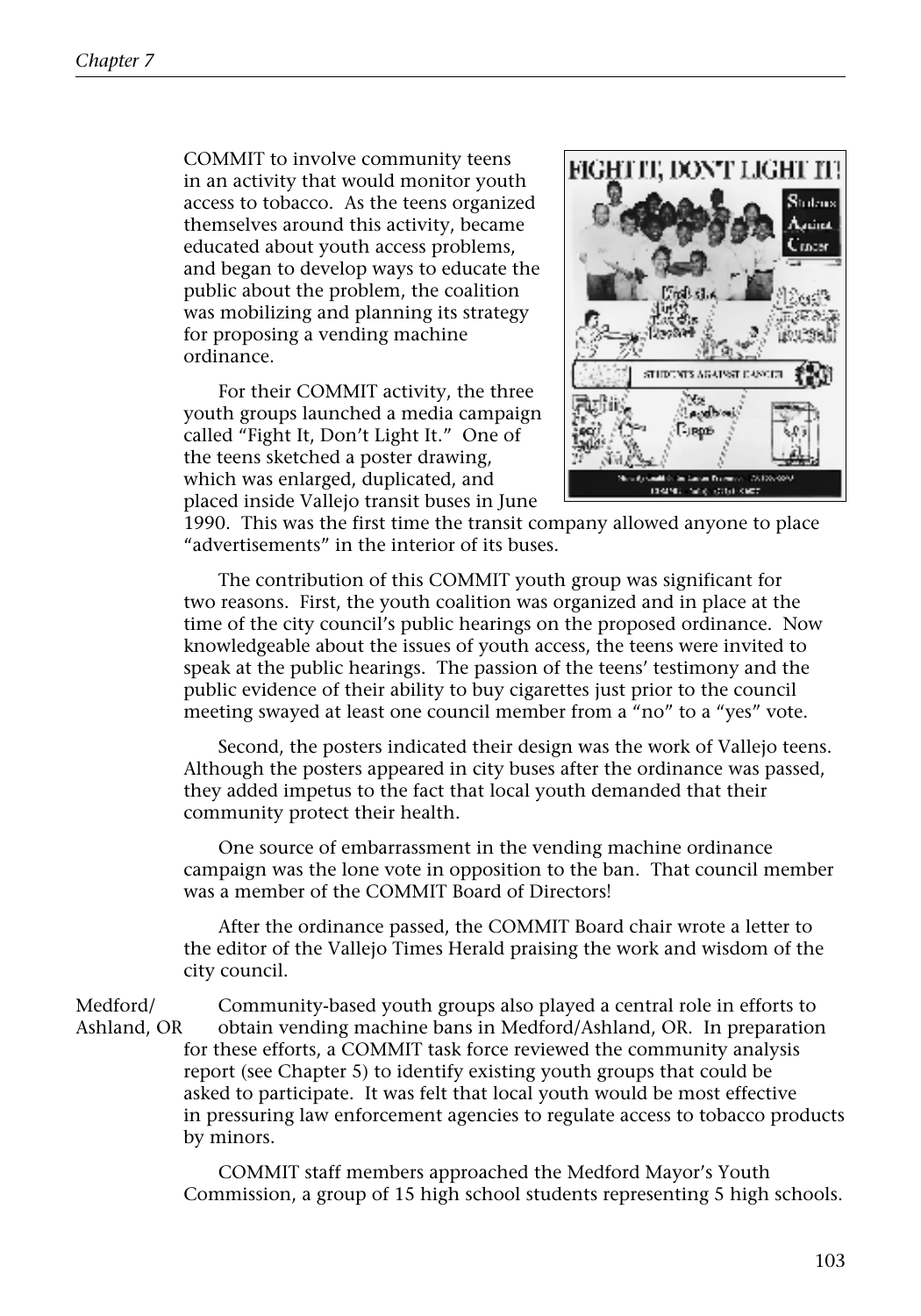The group was looking for a project and was willing to put youth access to tobacco on their agenda. With organizational assistance from COMMIT, they conducted a compliance check in which 95 percent of over-the-counter purchase attempts were successful. The group presented these findings at a press conference and to the Medford City Council. The presentations concluded with a plea for police cooperation in enforcing the existing State law.

The following day the chief of police called a press conference to pledge support for an educational campaign to increase voluntary compliance among area merchants. In conjunction with this announcement, the Youth Commission sent a letter asking store managers to provide in-service training for their clerks. A cash register sign reminding clerks and patrons of the State law also was included in the mailing.

In 1990 the Mayor's Youth Commission repeated the compliance check, this time including vending machine purchases. The success rate for overthe-counter purchase attempts dropped to 72 percent, but 100 percent of vending machine attempts were successful.

With evidence that illegal sales were persisting and with other background information provided by the COMMIT staff, the students met with the city attorney who helped them draft a vending machine ordinance proposal. The proposal would restrict tobacco vending machines to premises not accessible to persons younger than age 18, private workplaces, or retail locations where the machine would be within direct view of an employee who could see the facial features of machine users at all times. Failure to comply would result in a \$250 fine.

The students testified at a public hearing to consider the proposal. Only one vending machine distributor testified against the ordinance. Another tobacco distributor was quoted in the newspaper as being supportive of the goal to help prevent youth from smoking. He complained that the only reason he had cigarette machines is that some local employers requested them. The council adopted the ordinance by a unanimous vote.

Realizing that youth access to vending machines remained unabated in the county's 10 other cities and unincorporated areas, the following year COMMIT staff members and task force volunteers approached the youth group of a countywide drug prevention organization. The group was readily mobilized and eager to conduct its own compliance check.

With evidence of successful purchases in 75 percent of over-thecounter and 100 percent of vending machine purchase attempts, the students presented their findings to the district attorney and asked that an ordinance similar to that in Medford be drafted. Representatives of the youth group also made a presentation to the county commissioners, who subsequently ratified the ordinance.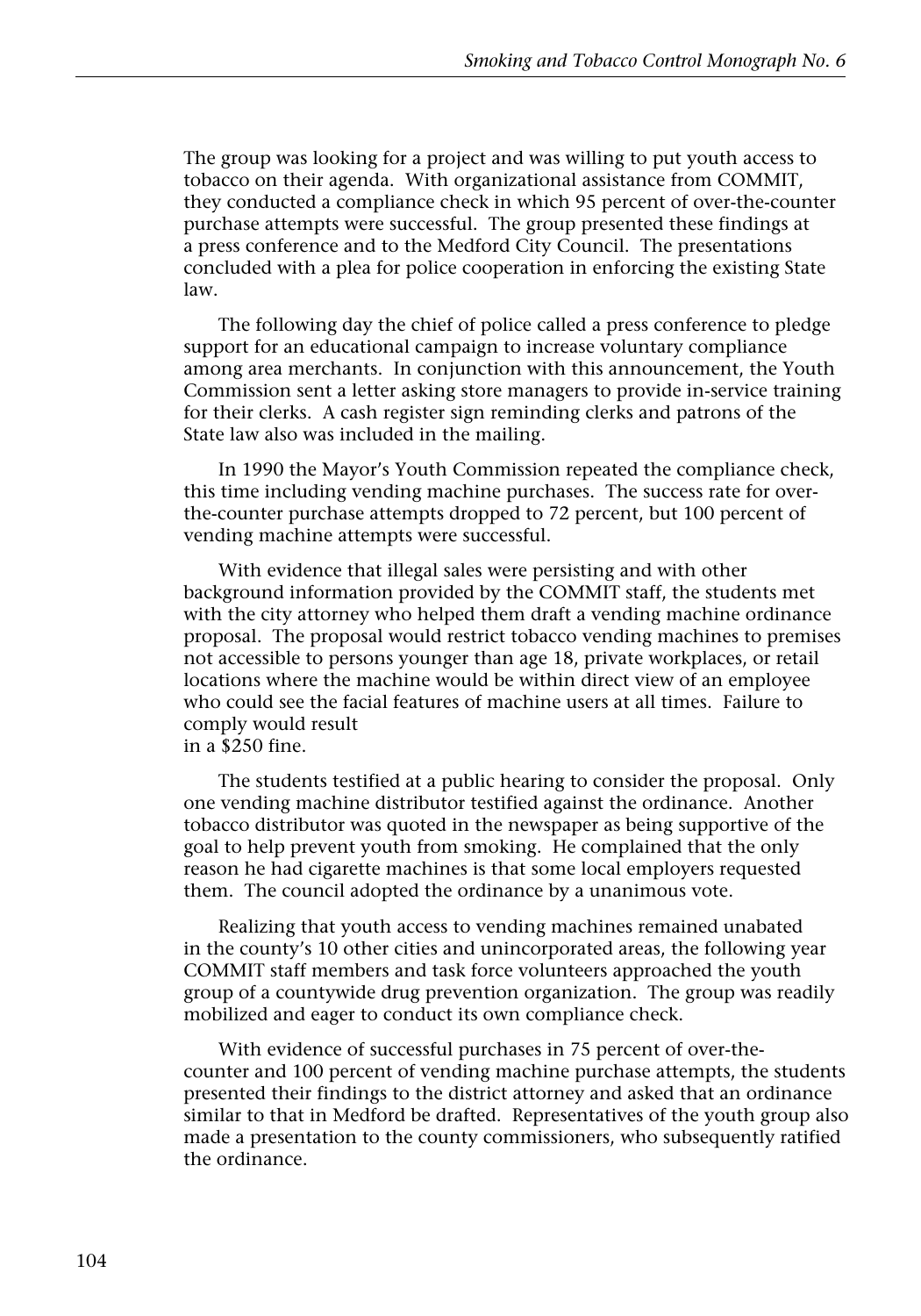COMMIT then focused attention on the city of Ashland. High school students associated with Students Against Drunk Driving (SADD) and Responsible Educated Adolescents Can Help (REACH) were recruited to conduct compliance checks, draft an ordinance, and make a presentation to the city council. The night of the public hearing, because of final exams, only one student was available to testify. Despite this, the city council adopted an even stricter ordinance limiting tobacco vending machines to places not accessible to minors.

Both ordinance campaigns in Oregon took about 3 months to plan, execute, and complete. It was very labor intensive for COMMIT staff members to plot the locations of businesses on maps, set up routes for each team, obtain subjects' permission as required by the research institute, obtain parental permission as required by local law enforcement agencies, recruit volunteer drivers, perform fundraising for the money used in purchase attempts and a pizza party following the compliance checks, draft ordinances, rehearse their testimony before appearing in front of government bodies, and make presentations. Such efforts are essential to the success of these campaigns.

The presence of several municipal or county jurisdictions within a single geographical area can complicate policy change efforts and multiply the amount of work required. In the campaign for a county vending machine ban, the Oregon COMMIT staff members had to gather data and present arguments in each separate city within the county and in the unincorporated areas. The result was three different ordinances, each with different provisions.

After COMMIT staff members worked for 3 years of effort to work within the many jurisdictions, the State of Oregon passed a law prohibiting tobacco vending machines from places accessible to minors but exempted hotels, motels, industrial plants, and restaurants with liquor licenses. This excludes, for example, many pizza parlors. Not only was this a much weaker law, but it also included a preemption provision, requested by the tobacco industry, that prevented local governments from having more stringent ordinances. This law undermined many of the provisions of the ordinances enacted in Medford/Ashland and continues to prevent other communities from aggressively controlling illegal cigarette sales to youth.

Initial sponsorship of State laws by the "right" organizations does not eliminate the preemption threat. The Oregon law was originally promoted by a coalition composed of the American Heart Association, American Cancer Society, State Department of Health, and ALA. However, once a proposed law enters the State legislative arena, the tobacco industry lobbyists can be counted on to do everything within their power to alter, minimize, or undermine the proposal's original intent. Often, what tobacco lobbyists convince legislators is a "fair compromise" is a relatively weak State bill that is difficult to enforce or incorporates preemptive language forbidding cities and counties from adopting more stringent local ordinances (Pertschuk and Shopland, 1989).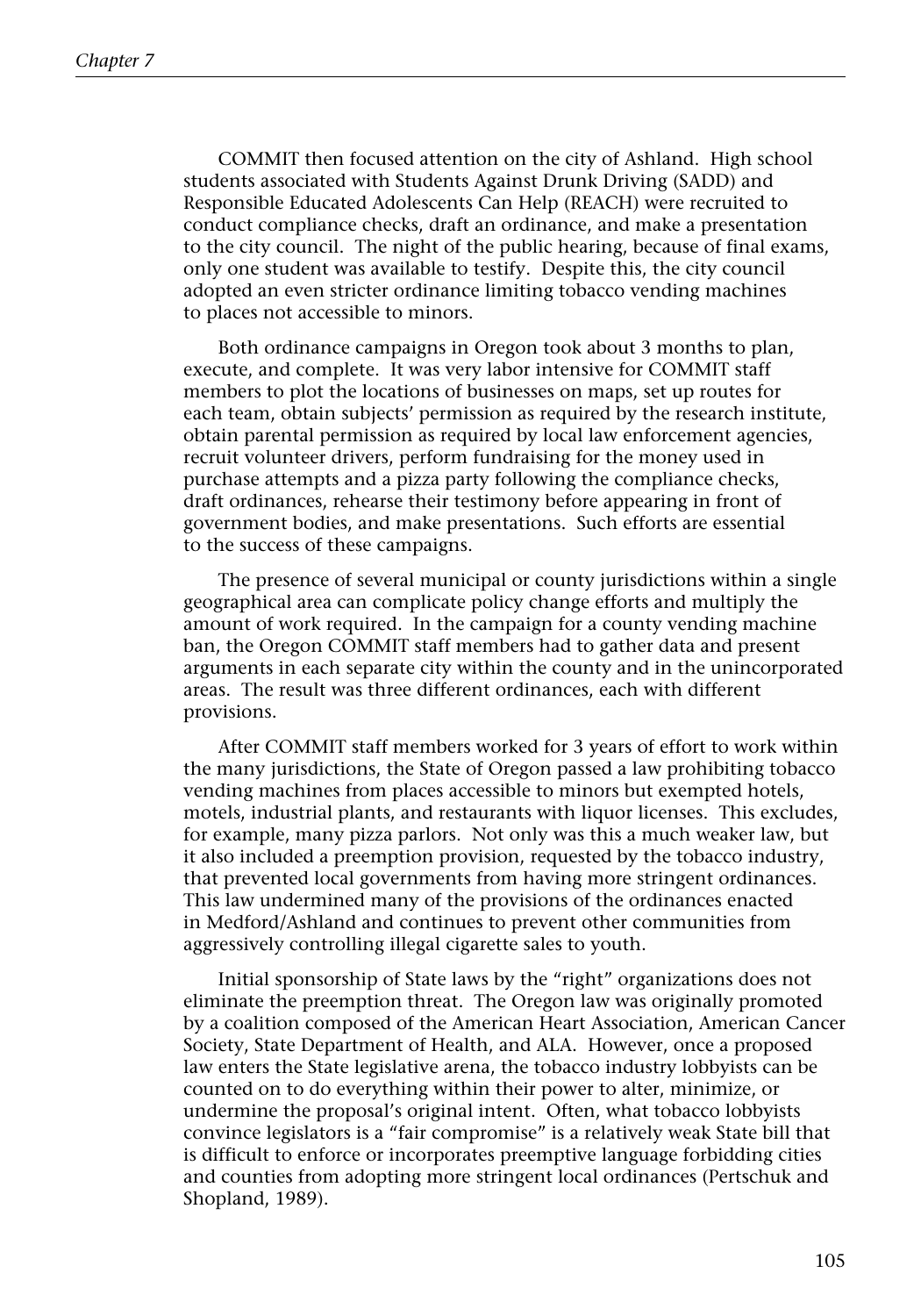**Clean Indoor** The enactment of new or strengthened clean indoor air ordinances **Air Ordinances** was a policy change strategy pursued in many COMMIT communities. During the trial, policy changes restricted smoking in a variety of public places, including government buildings and vehicles, restaurants, office buildings, schools, retail shops, sporting venues, and public transportation facilities. This section describes the events leading up to the adoption of three such ordinances, one in Medford and two in Raleigh.

Medford, OR When the COMMIT intervention began, Oregon had a State law requiring designated smoking areas in public buildings, and Ashland had already adopted a smoke-free policy for city employees. The COMMIT staff members thus focused their attention on Medford. A consultation with the city personnel director was arranged to provide information on the benefits of clean indoor air policies and to discuss effective strategies for developing and implementing a policy that was acceptable to employees. Medford was advised to conduct an in-house survey of its employees to determine their attitudes toward an office smoking ban. The survey indicated strong support, even among smokers. Three months later Medford adopted a smoke-free workplace policy for its employees.

> Jackson County, within which Medford and Ashland are located, decided to take a more radical step. Following informational consultations with COMMIT staff members, county officials announced in July 1990 that all county-owned buildings would become smoke-free within 30 days. Designated smoking areas were to be eliminated entirely. The ruling exempted the baseball park, the fairgrounds, an outdoor music arena, and the airport. The policy banned smoking in the county jail (by employees and the 190 inmates) and in all county vehicles. The policy was supported by the public employees union and the sheriff's employees union, both of which had been notified beforehand of the county's intentions.

The media reported that the county adopted the policy in response to rising health costs. The county, which underwrites its own insurance, had an active wellness program and expressed concerns about the health effects of ETS.

Despite the lack of forewarning, the ban was implemented with little fanfare or controversy. Six months later a group of inmates staged a brief hunger strike to protest conditions in the jail and included the smoking ban along with other complaints. Jailers reported that cigarettes replaced other drugs as the primary contraband smuggled into the jail and that inmates were observed drying lettuce leaves, wrapping them in paper, and short-circuiting the television cord to get a light.

Raleigh, NC, Wake The first clean indoor air ordinance passed in Raleigh during the County Ordinance COMMIT project was a Wake County ordinance banning smoking in all county buildings, including offices housing county employees. The campaign to pass this ordinance was led by the director of the county health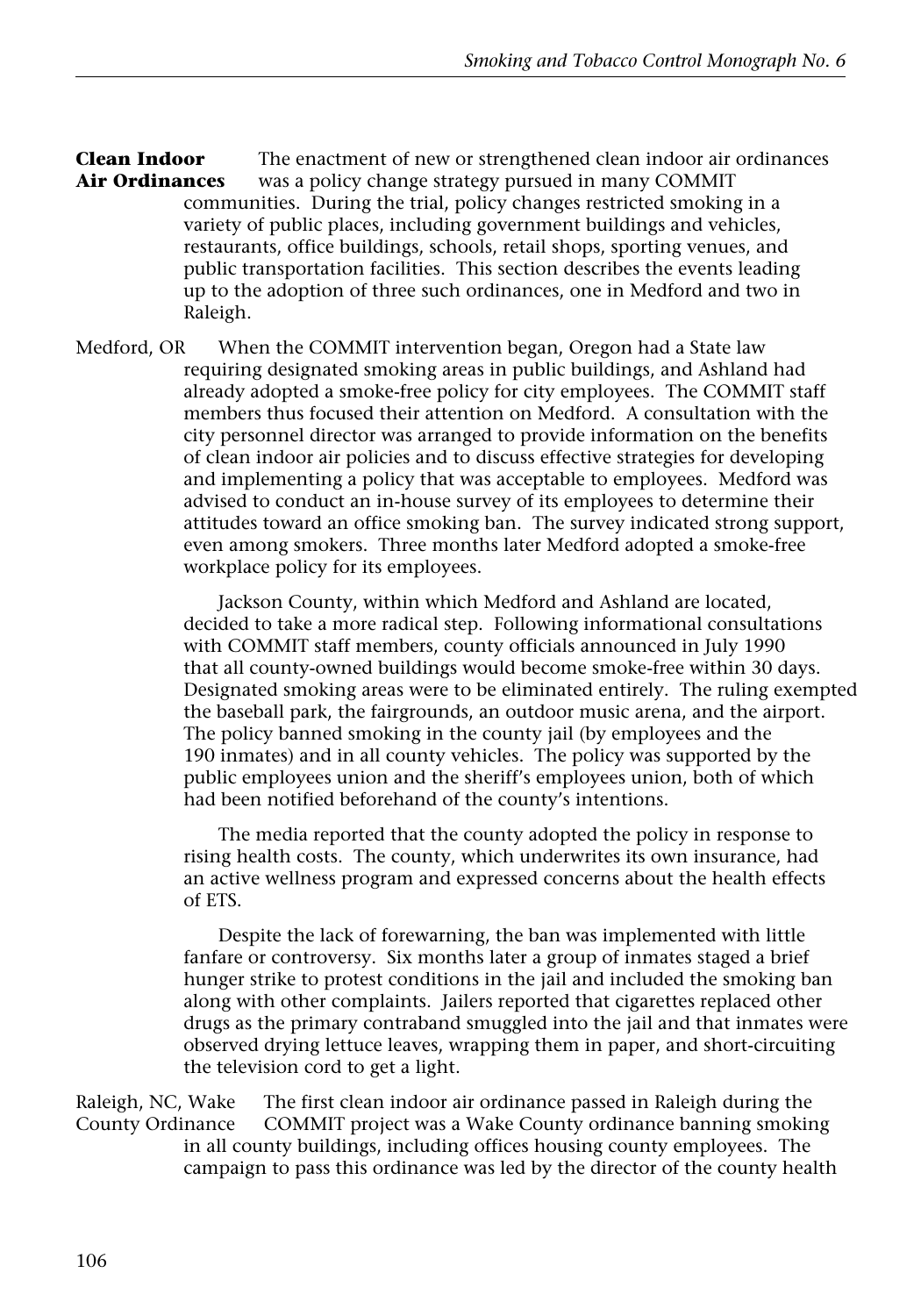department, a dynamic dentist who worked closely with COMMIT staff and volunteers throughout the effort.

The power to adopt the proposed ordinance ultimately rested with the Wake County Board of Commissioners. Through an informal polling of commissioners, the health department chief learned that support for the ordinance existed but that an influential tobacco grower on the board was likely to challenge the policy change.

COMMIT personnel recommended that the county conduct an in-house survey of employee attitudes regarding the proposed no-smoking policy. Such surveys can provide powerful evidence to challenge unsubstantiated claims of those opposed to such policies (tobacco farmers in this case). Previous surveys in other communities (outside North Carolina) indicated that between two-thirds and three-fourths of employees favored workplace restrictions on smoking. However, without tangible evidence of *local* opinions, some feared that the views of the silent majority would be overshadowed by the impressions created by a small but vehement minority opposing the ordinance. Furthermore, to the extent that a survey would involve those affected by the ordinance in the decisionmaking process, a sense of ownership can be promoted that can, in turn, fortify support. COMMIT staff members and county officials felt that employees would be more inclined to support a policy they helped develop than one mandated from "on high."

When the commissioner opposed to the ordinance learned that the county was preparing to conduct an employee survey, he attempted to influence its content. For example, he suggested that, in addition to questions about ETS, the survey should ask employees whether breathing perfume, aftershave, or another person's body odors was bothersome. Such questions were perceived by those conducting the survey as an attempt to trivialize the survey and the public health issue it addressed. The commissioner's questions were not included.

Results of the employee survey were presented at a public hearing attended by more than 100 tobacco farmers and their families. Emotional pleas by farmers about the eventual hardships the ordinance would cause them and their families were answered by survey evidence that 77 percent of employees—including many smokers—supported the proposed restrictions. By doggedly insisting that the issue be positively framed in terms of *protecting employee health* and by giving the commissioners survey evidence justifying a yes vote, backers of the ordinance successfully guided it through local political channels with a 7-to-2 vote, despite vocal and well-orchestrated opposition.

Prior to its formal implementation, a single exception to the ban was granted to one section within the county courthouse. Although the exception was presented as a compassionate provision for smokers under the stress of the legal system, the widely acknowledged truth was that a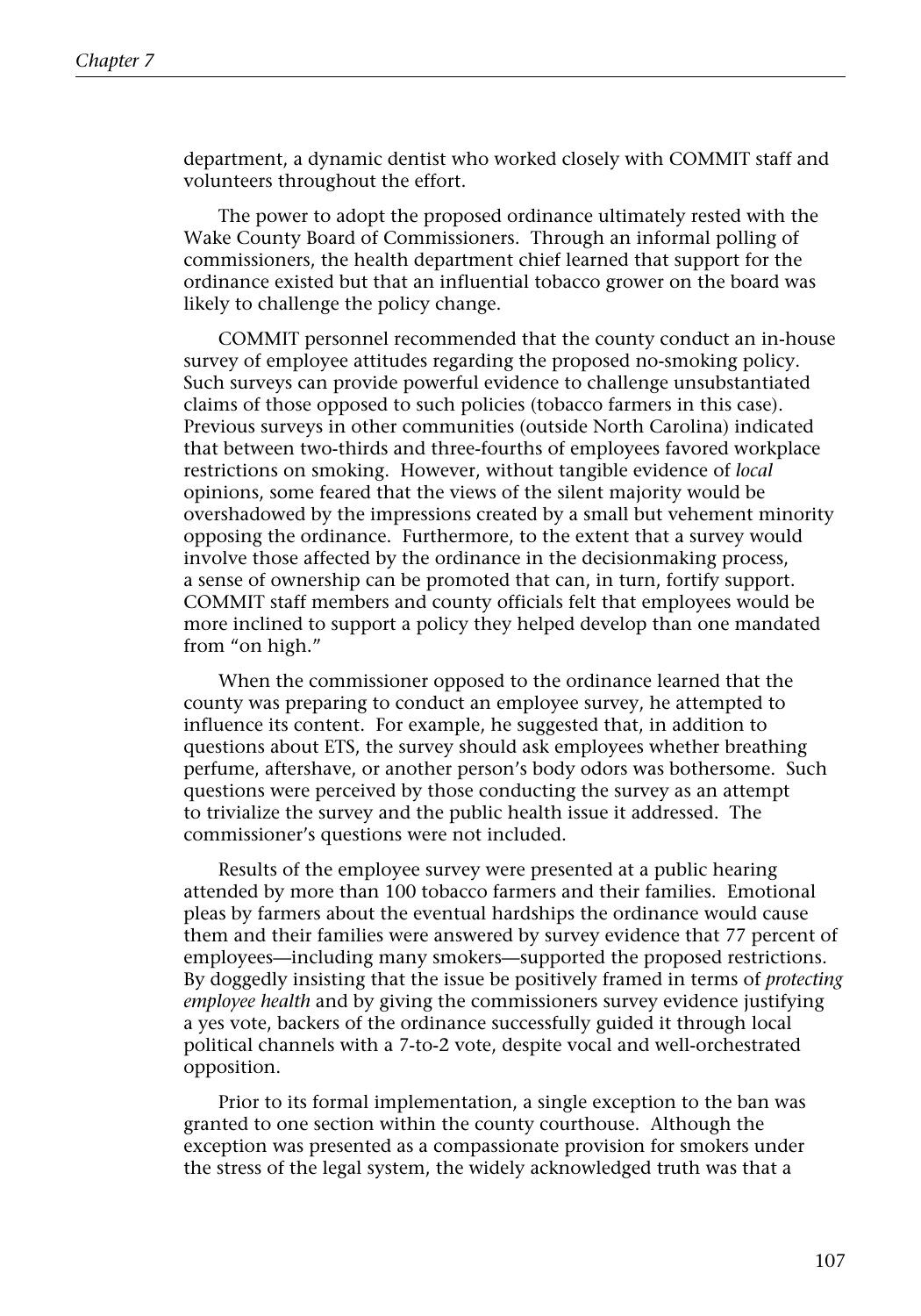prominent judge was a smoker and was furious about the ban. The oftenrepeated maxim "all politics is local" applies to local politics as well.

Raleigh, NC, In 1991 Raleigh passed citywide restrictions on smoking in public City Ordinance places. Again, the campaign was spearheaded by the director of the Wake County Department of Health working in conjunction with COMMIT advisers, members of the Raleigh City Council, lawyers, and personnel from the Wake County Department of Health and the North Carolina State Division of Health.

> This is a case in which a legacy of State-level tobacco policy efforts placed limitations on what was politically feasible at the local level. Some historical background is thus in order.

Raleigh is the capital of North Carolina and home to numerous State office buildings. In 1989 the director of the North Carolina Division of Health, a physician, imposed a smoking ban in all State health department offices under the division's jurisdiction. Within 24 hours the Governor held a press conference in which he publicly rescinded the ban. Such policies, the Governor maintained, were unfair to the tobacco industry and would not be tolerated. Two years later when the Raleigh city ordinance was proposed, it was clear that any attempt to regulate smoking in State buildings would be opposed.

Public opinion in Raleigh was far ahead of the Governor on this issue. As two previous COMMIT surveys confirmed, high percentages of Raleigh residents favored restrictions on smoking in a variety of public places. These survey results provided the impetus for proposing a comprehensive nosmoking ordinance for the city. The State policy legacy meant that careful political maneuvering would be required to secure its passage.

The proposed city ordinance was among the most stringent in the country at the time. It banned smoking in enclosed entertainment venues, sports arenas, educational facilities, shopping malls, elevators, health care facilities, pharmacies, and publicly accessible restrooms and on public transportation. The ordinance also required employers to provide "reasonable provisions" for smoke-free workplaces, and restaurants were required to reserve at least one-third of their tables for nonsmokers.

Ironically, this ordinance was passed by the Raleigh City Council with virtually no public opposition by the tobacco industry. Several factors accounted for the absence of opposition.

Perhaps the single most important factor was a strategic decision, made early in the process, to exclude all State government buildings from the provisions of the ordinance. The stated rationale for this was that State buildings are under separate jurisdiction. In reality, the decision was motivated almost entirely by political considerations. In North Carolina, as in many States, the tobacco industry can exert considerable political influence within the State legislature. If the Raleigh ordinance had included State buildings, the tobacco industry would have had an opportunity to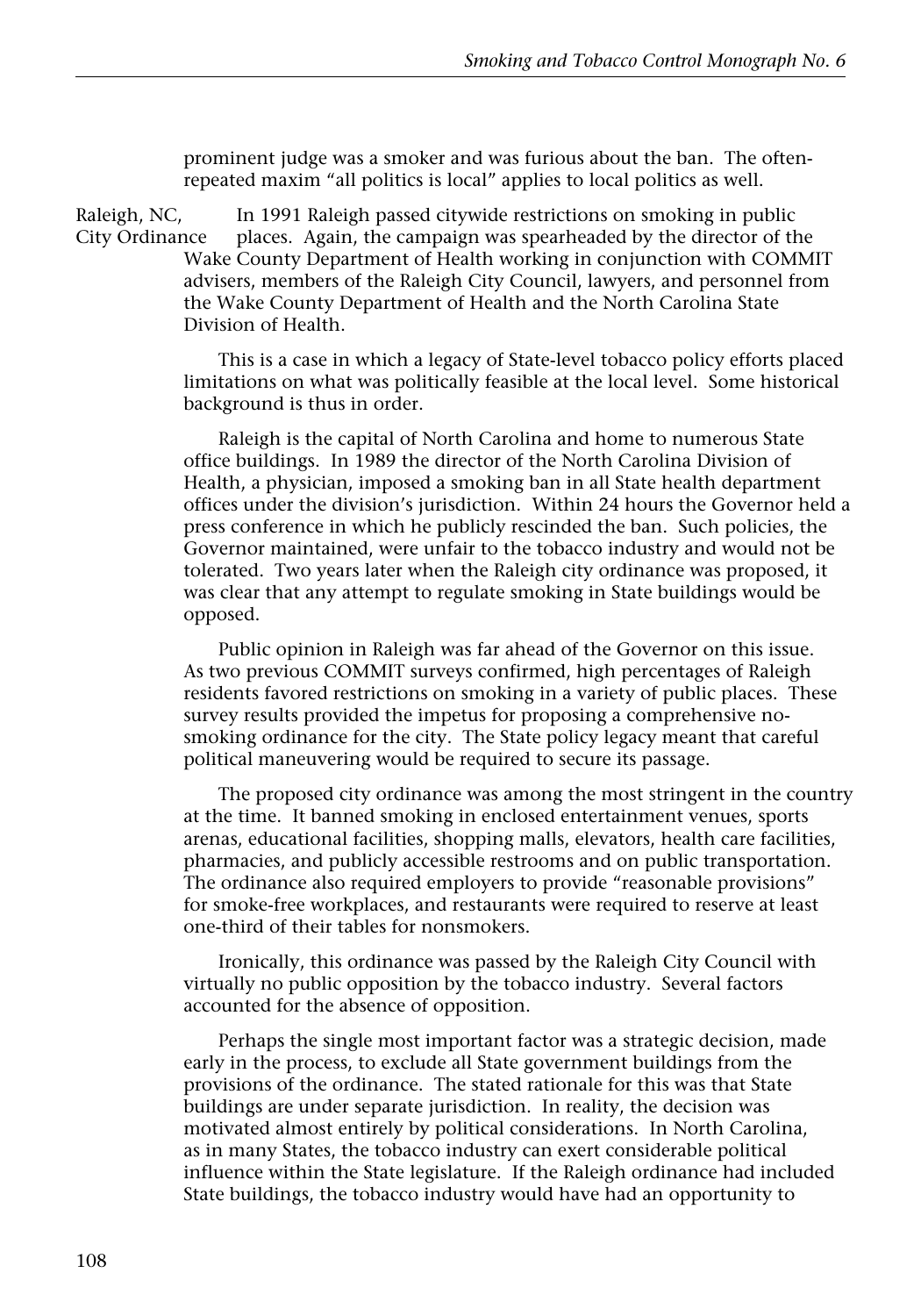redefine the issue as a State issue and unleash its lobbying machinery against the ordinance, perhaps defeating it entirely. By conceding State buildings from the outset, this controversy and the involvement of the tobacco lobby were avoided entirely.

Another factor accounting for the relative absence of tobacco industry opposition during this campaign was the leadership provided by the health department chief. There is no substitute for the careful planning, political aptitude, thoroughness, and diligence she exhibited in spearheading this effort. The value of such leadership cannot be overstated.

Another notable development during this campaign involved the use of survey data to counter the opposition's attempts to spread misinformation. Prior to the city council vote, the Restaurant Owners' Association and the chamber of commerce suggested to the news media that there was considerable public opposition to the proposed ordinance. These claims were reported in the local newspaper. Supporters of the ordinance responded immediately by providing the newspaper with results from COMMIT's 1989 Evaluation Cohort Survey (COMMIT Design and Evaluation Working Group, 1989) refuting the unsubstantiated claims. Ordinance supporters felt that publication of these survey results served to contain the opposition.

Another interesting phenomenon observed during the city ordinance campaign was the reluctance of many local businesses to publicly reveal their support for the proposed policy. Fear of alienating other members of the business community appeared to be the motivation behind this behavior. Representatives of these businesses were willing to recount their own experiences with workplace smoking policies at COMMIT-sponsored workshops and for use in a COMMIT-produced policy handbook. When they were asked to testify at public hearings, their enthusiasm waned. Of more than a dozen major companies in Raleigh that could have helped the cause of the campaign by describing their own positive experiences with smoking policies, only two would testify at public hearings. Both of these had strong connections with health care—the North Carolina Medical Society and Duke University.

Several contacts within the business community indicated that the decision not to participate was made at the highest levels within some organizations and was motivated out of fear of alienating the tobacco industry, whose representatives sit on the boards of some of these corporations. For other businesses, the reluctance to testify seemed to be an attempt to avoid open conflict with the chamber of commerce, which openly opposed the ordinance. In either case, the experiences in Raleigh suggest that unwillingness to publicly endorse a city ordinance does not necessarily indicate opposition within the business community.

Indeed, once the ordinance went into effect, some businesses used the mandate as an excuse for implementing more stringent workplace policies than required. That is, they banned smoking entirely when "reasonable accommodation" of nonsmokers was all the ordinance required. Apparently,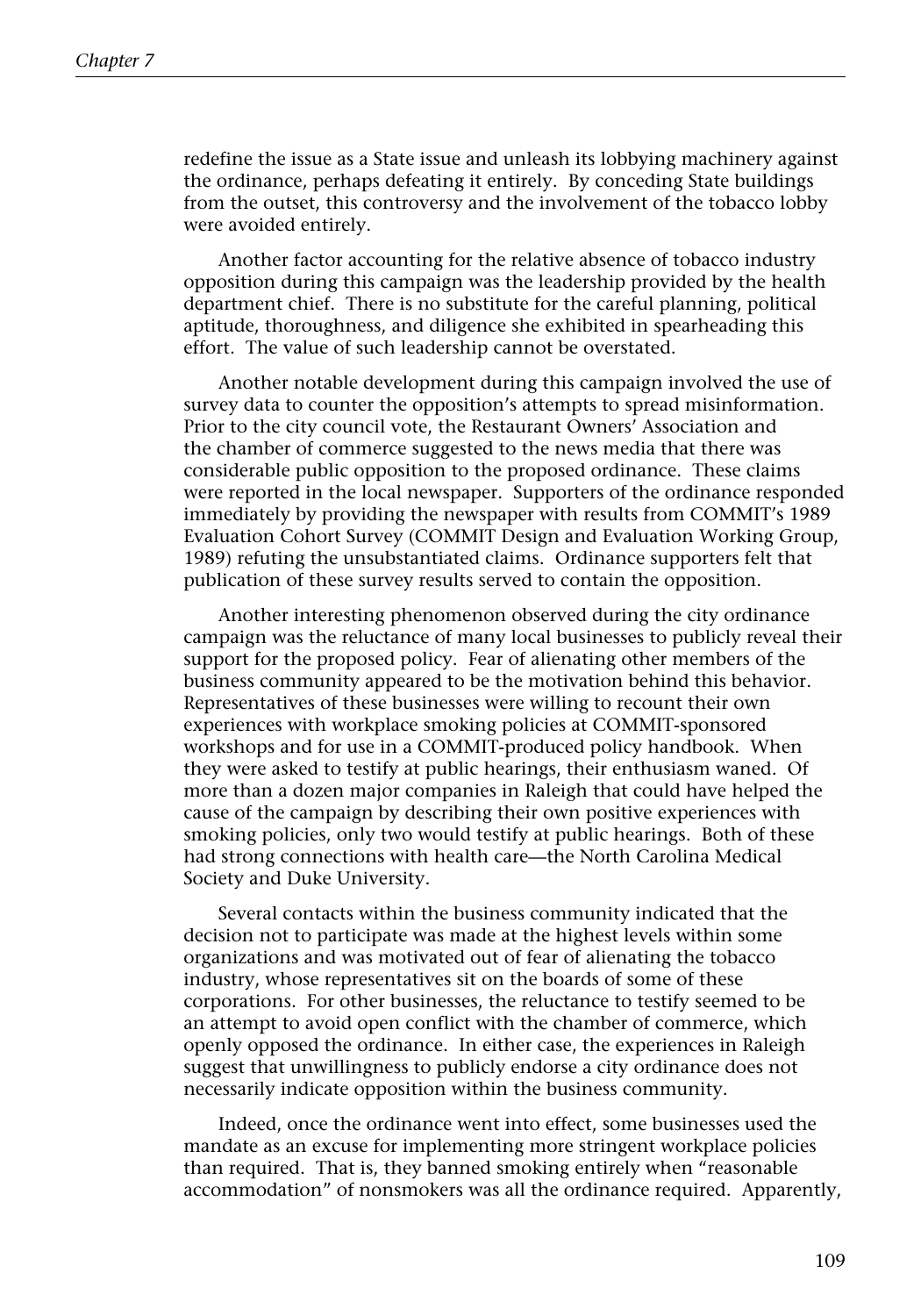these businesses were taking advantage of an opportunity to pursue their own more aggressive agendas while channeling any criticisms thereby generated toward the city.

**Smoke-Free** In 1991 the school districts of Medford and Ashland adopted regulations **School** that virtually banned smoking from public school facilities but only after **Ordinances** successfully overcoming several political and operational barriers.

> At the start of the COMMIT intervention there was some awareness within the Medford and Ashland School Districts of smoking as a public health issue. Both districts had established wellness committees focusing on school health issues and had participated in local health fairs and The Great American Smokeout events. Still, smoking was allowed in designated teachers' lounges, and there were designated smoking areas for students on high school campuses. Student smoking areas had been established to accommodate neighbors bordering the school who complained about students smoking in their front yards.



In 1990 both the Medford and Ashland School Districts' wellness committees began to spearhead efforts to achieve smoke-free school buildings, although efforts were slowed by union negotiations. Custodians wanted a policy that would allow them to drive off campus to smoke during their breaks. Initially, there was no plan to eliminate designated outdoor smoking areas on school grounds. However, in June 1991 the State legislature passed a law making possession of tobacco by minors illegal. This legislation also required schools to adopt policies regarding smoking and the use of other drugs on public school grounds.

Concerned that previous State laws regarding youth access to tobacco products had been poorly and inconsistently enforced, COMMIT staff members arranged two meetings to discuss the new State law and the need for coordination of policies across the county's seven school districts. In attendance were representatives from COMMIT, the school districts, law enforcement, and the juvenile justice system. Frustration with the poor enforcement of

minor-in-possession laws by local police was expressed.

Ultimately, school officials decided to take an active approach to enforcement and handle most violations in-house; they would not simply notify local police when violations occurred. Each school district adopted its own multistage disciplinary policy. Generally, these policies began with confiscation of the tobacco (or other drug) for a first offense and ended with suspension from school in the case of frequent repeated offenses.

With respect to smoking policies for teachers and staff, COMMIT personnel presented the argument that adults, and especially teachers, should act as role models for healthy lifestyle behaviors for children. They argued that teachers and students should be subject to the same smoking policy; smoking should be banned entirely, for everyone, on all school grounds.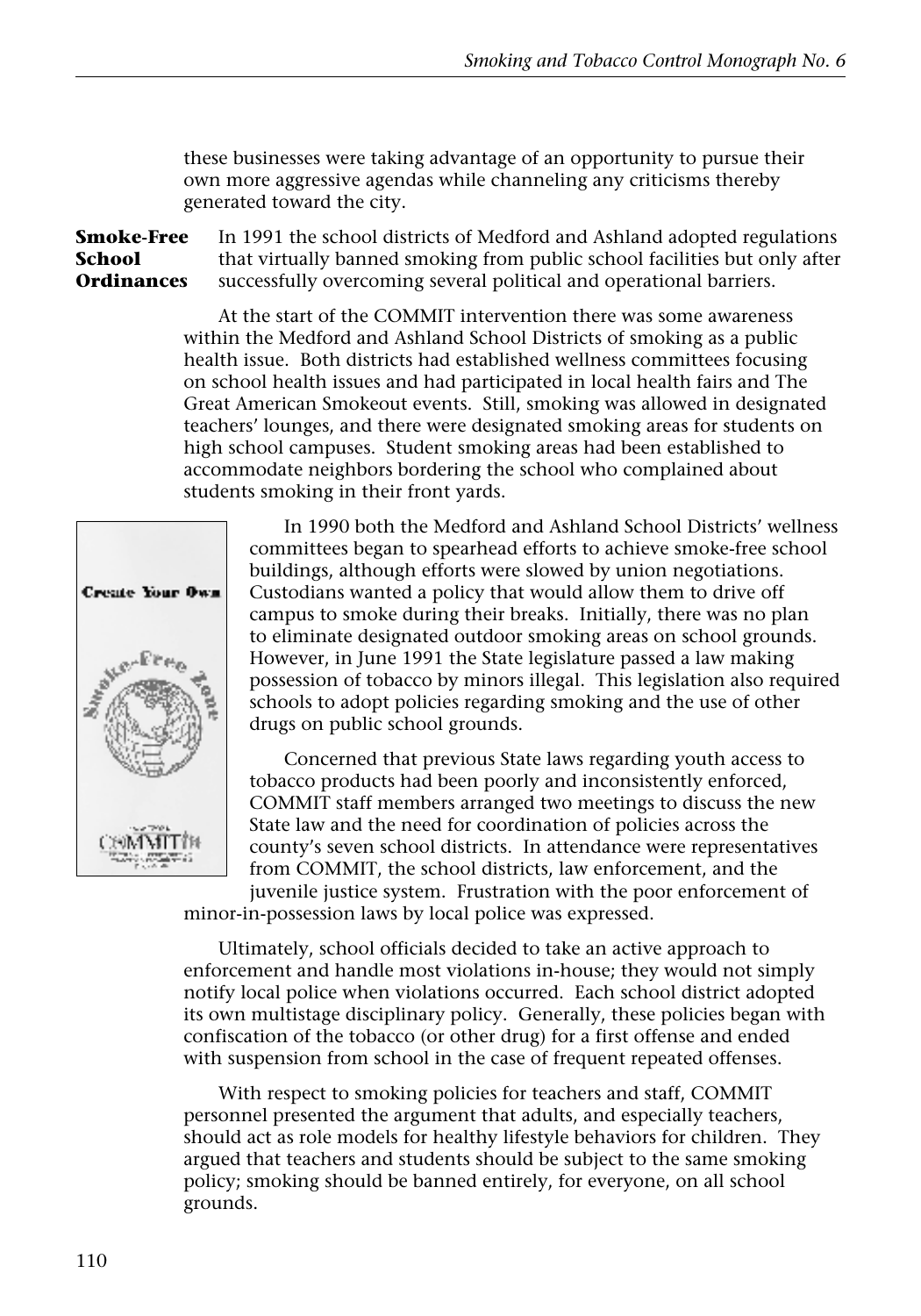Heeding this appeal, the Ashland School District adopted a tobacco-free campus policy that stipulated no tobacco use by anyone at anytime on any school grounds, including the football stadium. The Medford School District adopted a similar policy but allowed teachers to smoke in their cars in the faculty parking lot.

**Billboard Ban** In spring 1990 the city of Bellingham, WA, passed an ordinance phasing out all billboards within the city limits. By 1996 this ordinance will have eliminated what in most communities is a pervasive form of tobacco advertising. Passage of the billboard ban was the result of cooperation by several different community groups. Although motivations for supporting the ban differed, the groups' collective efforts produced an outcome that was beneficial to all.

> Two years before the question of a billboard ban caught the attention of local policymakers, a COMMIT project staff member sought and obtained information from Scenic America, a national organization advocating removal of billboards as a means of beautifying the environment. Her interest in Scenic America was less associated with its goal than its means; elimination of billboards was one way to reduce the promotion of tobacco products because a large percentage of Bellingham's billboards regularly displayed cigarette advertisements.

In an attempt to initiate local action on this issue, the Scenic America materials were sent to a Bellingham City Council member who chaired the council's Public Works Committee and who was a personal friend of the COMMIT field director. In a followup contact, the council member was polite but indicated no interest in the matter.

About a year later Bellingham was in the throes of a transition. In summer 1987, a large regional shopping mall had opened north of the downtown area, an event that divided both the business community and the general public. The result was a relocation of businesses from the downtown area to the mall, leaving one city building after another vacant.

At this same time Bellingham was receiving numerous requests for permits to erect billboards on newly vacated downtown properties, a development that alarmed several members of the city council. The council swiftly imposed a moratorium on all new billboards until it could study the issue.

At this point the council member who had been given the Scenic America materials reconnected with the COMMIT field director and asked whether she would be willing to testify at a Public Works Committee hearing on the billboard issue. Support was building within that committee for addressing the billboard problem by proposing a full ban on all billboards to the city council.

Several billboards at that time displayed liquor advertisements featuring a reclining blond model in a revealing black gown. These advertisements played an important role in the outcome of the proposal because they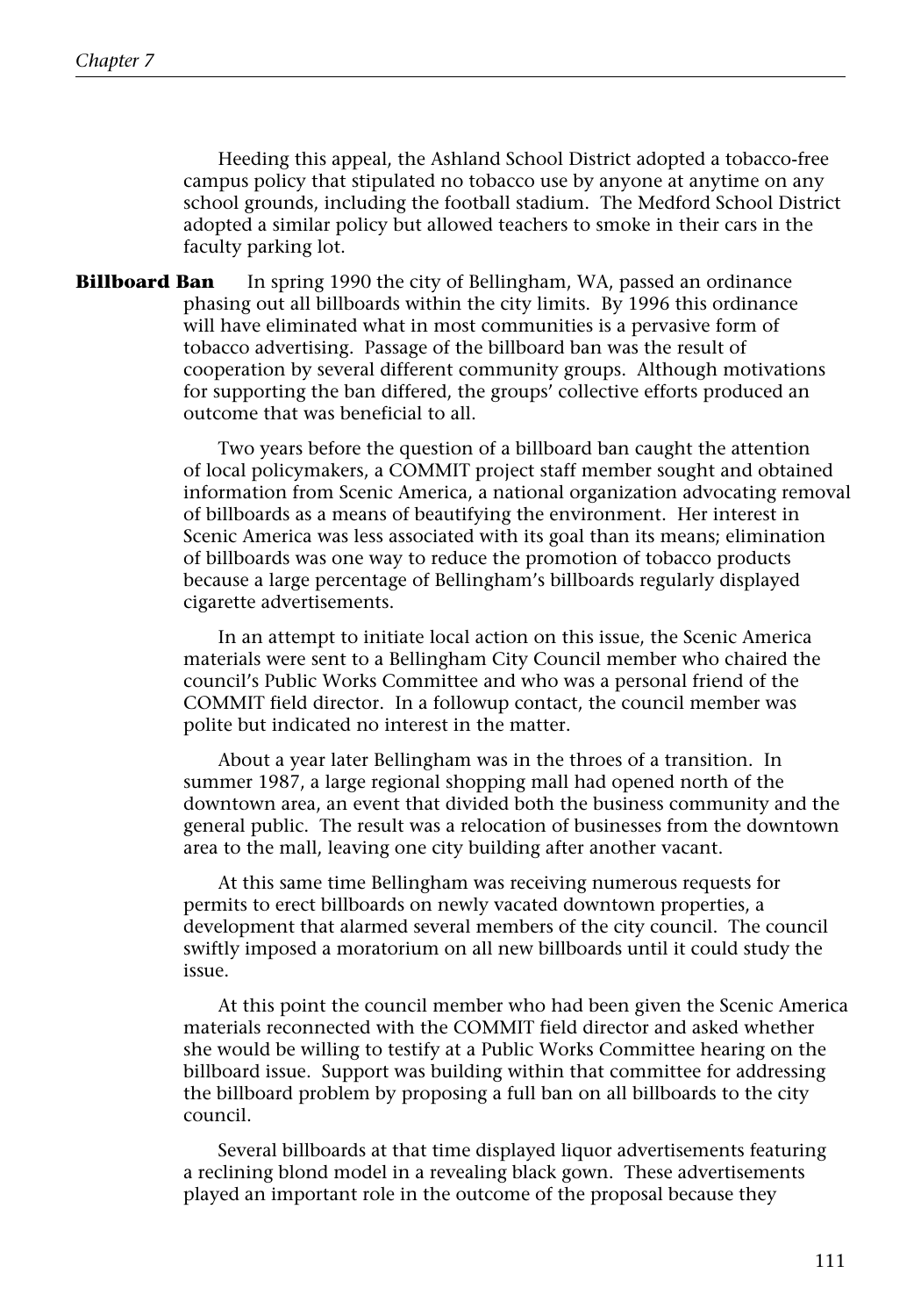angered and activated other local groups, including alcohol abuse treatment professionals, parents, and women's groups.

The hearing was attended by an attorney representing the community's largest billboard owner, another local billboard owner, and numerous local advocates and concerned citizens. Most of the people in the latter group favored the ban. Much of the testimony focused on the liquor advertisements. The COMMIT representative detailed the enormous amounts of advertising revenues spent by both tobacco and alcohol companies each year, how the advertising affects youth who are captive viewers, and how the advertising gives youth the impression that alcohol and tobacco are socially acceptable.

One argument that played well in the discussion was that, because it was impossible to selectively ban "bad" advertising messages, the only recourse was to eliminate the vehicle for these messages.

Many, including the billboard owner's attorney, were surprised and moved by the power of the COMMIT field director's testimony. When it was the attorney's turn to speak, he looked sheepish and confessed in an apologetic tone that he did not even let his own youth wear T-shirts with beer logos on them.

To enhance the effectiveness of her presentation, the field director had invited a retired Washington State senator who was a highly respected member of the community to accompany her in the hearing. The retired senator briefly reiterated and endorsed the field director's remarks.

The proposed ordinance was approved by the Public Works Committee and shortly thereafter passed by a majority vote of the city council. A 6-year phase-in period was provided to give billboard owners time to absorb and adjust to the economic impact of the ordinance.

Several months later COMMIT was asked to provide the same testimony to the Whatcom County Council as it reviewed its outdoor advertising policies. This time the billboard owners were more organized and presented more effective counterarguments. Instead of instituting a ban, the county council voted to forbid construction of any new billboards and specified that when existing structures were removed, they could not be replaced. Ultimately, the billboards will go, but it will be a more gradual process.

When attempts are made to change policy, the importance of laying foundations early on to ensure that some of those changes take place in the future cannot be overemphasized. Providing a council member with the billboard abatement materials long before the issue was on the local political agenda illustrates this point. That the mayor was a member of the COMMIT community Board also was not accidental. The COMMIT project wisely chose to hire a field director who was well known in the community and who knew how to "work the community" to ensure some success. The initial informational contact with the chair of the council's Public Works Committee was facilitated by a previously established relationship. The willingness of a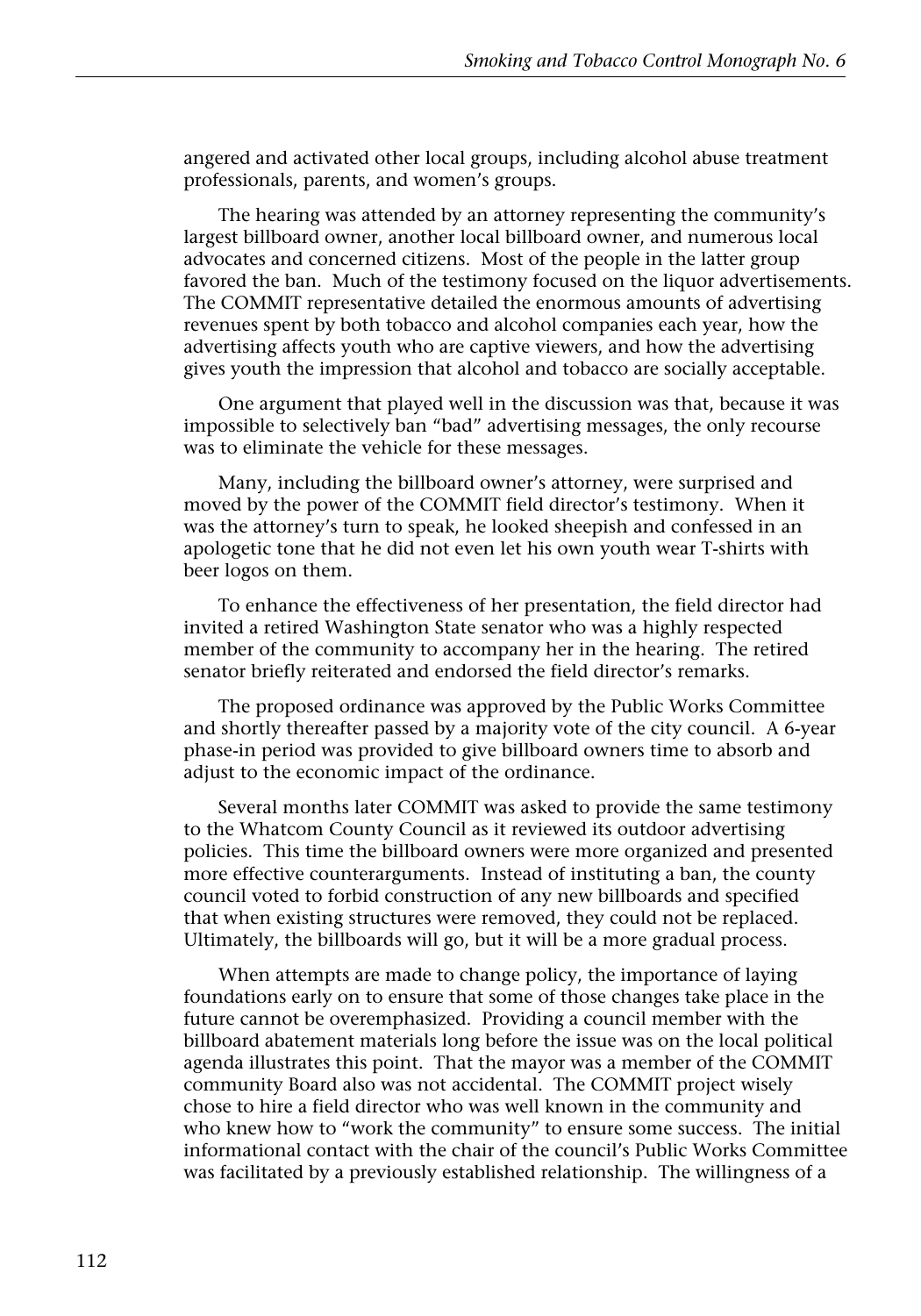highly regarded community influential (the retired senator) to advocate for this policy provided additional credibility and stature to the effort.

Another critically important strategy is to be poised and ready to "seize the moment" whenever it may arise. The success of the billboard bans turned largely on the fact that when an opportunity presented itself, tobacco control advocates were able to assemble their resources swiftly and strike with a certain element of surprise. Surprise was not an element in the hearings for the *county* ordinance, and the results were less impressive.

It is also essential to consider how issues are framed. From beginning to end, the supporters of the billboard ban focused exclusively on the issue of youth exposure to unhealthy images and messages. Because they did not deviate from that posture, the hazards of being portrayed as antibusiness or as infringing on first amendment rights were avoided. Opponents' attempts to reframe the issue must be assiduously resisted.

Diligence is essential in all efforts to change local policy, the process of which is often long and arduous. Even after ordinances are adopted, opponents may later attempt to have them overturned. As this volume goes to press, the billboard ban in Bellingham (which is not yet fully phased in) is under attack by a small but vocal group of local entrepreneurs who view the policy as an infringement of their business opportunities.

**CHALLENGES** It is often the case that more is learned from failures and mistakes than **TO POLICY** from successes. This section examines two unsuccessful attempts at **CHANGES** policy change. The first involved a county ordinance to address youth access problems; the second was an attempt to pass a local clean indoor air ordinance that was preempted by a tobacco industry-sponsored State law.

**Unsuccessful** Early in the intervention (1989), the Public Education Task Force in **Youth Access** Bellingham identified the need for a policy initiative restricting youth **Ordinance** access to tobacco products. Task force members arranged a joint meeting of the mayor of Bellingham, the chief of police, two city council members, and a task force member who was a highly respected and influential member of the community. Everyone at the meeting agreed that this was a great idea, but there was no commitment by anyone to spearhead the initiative. Vague promises were made that something would happen, but nothing was forthcoming.

> Several months later the county health officer contacted the COMMIT offices and discussed the possibility of putting forth some sort of effort toward restricting youth access to tobacco. His idea was to cast this effort as a health department initiative promoting the health and well-being of youth rather than as an effort to beef up law enforcement or a program that could be construed as blaming the business community (retailers) for the problem. The effort would include the entire county.

The proposal called for licensing all tobacco vendors in the county and collecting a licensing fee. The fees would be earmarked for health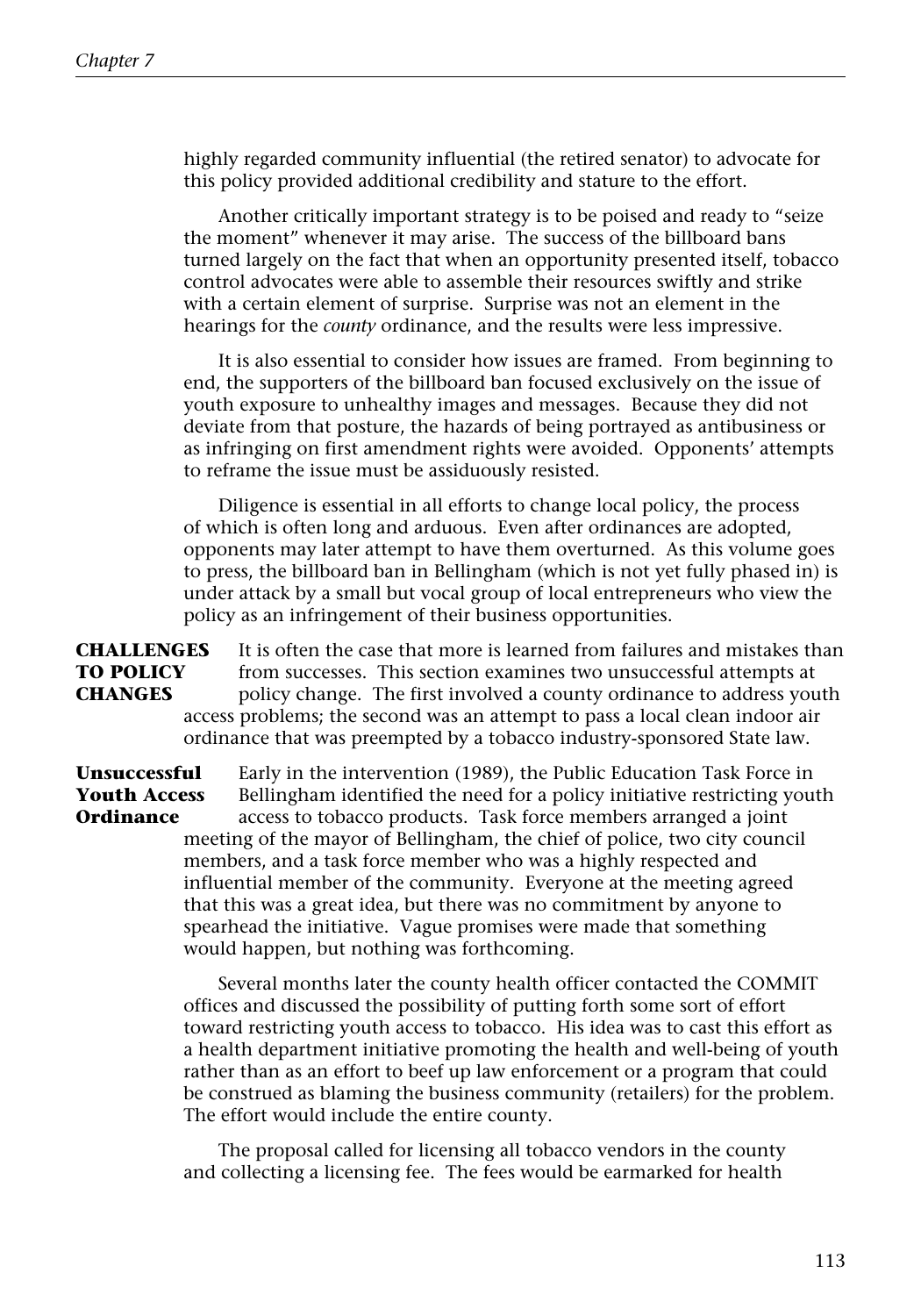department-sponsored educational and enforcement activities. The proposal also prohibited the sale of single cigarettes.

One surprising twist in this venture was the rapid response of the tobacco industry. The proposal was first presented to the county executive and chief of police in a closed-door meeting with the health officer and county counsel on a Friday afternoon. The following Monday morning the health officer received a telephone call from a representative of the tobacco industry asking about the proposed health department activity and requesting that the industry be kept informed of any further progress in this area. All involved became understandably paranoid. Nevertheless, there appeared to be no further involvement on the part of the tobacco industry.

Prior to the presentation of the proposal to the county council, COMMIT conducted two compliance checks to document the ease with which underage youth could purchase tobacco products in the county (for a discussion of compliance checks, see Chapter 13). Additional political groundwork was completed by the health officer, who made several informational presentations to various sectors of the community (such as a meeting of small retailers). At the health officer's request, COMMIT made a presentation to the county health advisory board. It was the health officer's belief that all stakeholders should have input into the initiative.

The presentation was made, and the proposed ordinance was forwarded to the county council for action. This was the last anyone heard of it. Apparently, the council simply did not put the proposal on its agenda for discussion. The reasons for this are unknown.

There are a multitude of potential barriers and challenges that must be successfully negotiated to pass an ordinance of this type. It is thus difficult to say with certainty why the effort failed. That there were seven separate municipal jurisdictions within the county that had to sign off on the policy undoubtedly complicated matters. In addition, the local political climate during the time the ordinance was under consideration was unfavorable for any significant policy change: Budgetary anxieties were high, and relationships between the county executive, the county council, and the health officer were strained.

There was a sense among some people close to the effort that key players involved were not able to respond swiftly enough—to seize the moment—at critical junctures during the process. Leadership plays a central role in determining the tone and course of such endeavors. In the opinions of some, the deliberate and at times overly cautious style of the health officer leading this effort did little to mitigate what was already a slow and inherently cumbersome process that called for exceptional political sophistication. The best of motives do not mitigate such shortcomings.

Ultimately, the passage of a State-level youth access bill made all attempts to reactivate the county ordinance moot because the State bill preempted similar local policies.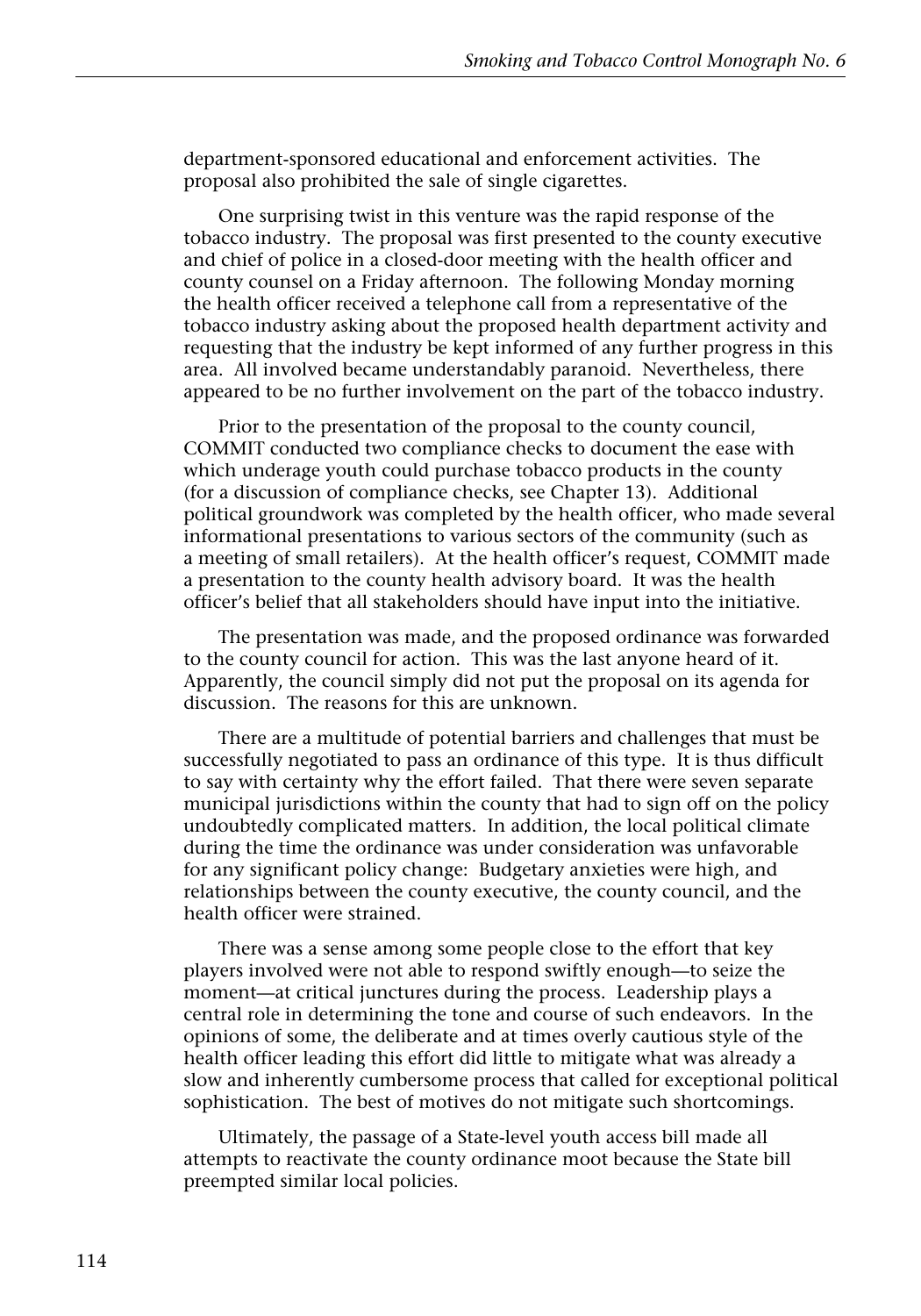## **State Preemption** In 1992 an attempt was made to pass a county ordinance in Wake **of a Clean Indoor** County, NC, restricting smoking in public places. Although this

**Air Ordinance** ordinance was almost identical to a successful city ordinance passed a year earlier (described above), the controversy surrounding it was much larger.

> The successful city ordinance had been proposed by the county board of health but was actually voted on by the city council. In the case of the attempted county ordinance, when the county commissioners succumbed to tobacco industry pressure and would not consider the proposal, the Wake County Board of Health decided to conduct hearings and exert its authority to protect the public health. Citing the recently released U.S. Environmental Protection Agency report (U.S. Environmental Protection Agency, 1992) as a justification for action, the board of health passed a countywide policy (as a health board directive) in early 1993.

The opponents to this action consisted of tobacco farmers, the tobacco industry, and restaurant owners. The industry's primary strategy was to challenge the board of health's authority to regulate smoking in public, arguing that the board was not an elected lawmaking body.

Meanwhile, the industry sponsored a preemption bill at the State level that was passed in June 1993 and took effect in October. It purported to be a clean indoor air bill. It required that allowing smoking (or nonsmoking many say the wording is deliberately unclear) be guaranteed in 25 percent of seating sections in public places across the State. A "small print" clause at the end of this bill stated that no municipalities could pass more stringent regulations. A "grandfather" clause permitted more stringent ordinances only if they were in place before October 1993.

Most preemption laws are extremely damaging to local policy efforts. However, in this case the process had a surprise ending. Local tobacco control proponents joined forces with the League of Municipalities (which was furious at this transgression of local ordinance-making authority) and other allies across the State to urge local governments to quickly enact smoking control policies under the grandfather clause. Some counties went to their county commissioners or city councils for ordinances, but many proposed ordinances through the more sympathetic and less industryinfluenced county boards of health.

In the ensuing flurry of local policy action, more than 40 counties in North Carolina passed or strengthened no-smoking ordinances, rendering the industry's preemption bill much less effective than it otherwise would have been. A local newspaper story describing the tobacco industry's attempt to preempt local actions of this sort ran under the headline "Snatching Defeat From the Jaws of Victory" (Williams, 1993).

In retaliation, the tobacco industry targeted one "weak" county with lawsuits challenging the authority of every North Carolina county board of health to pass smoking control regulations. It will take years to resolve, and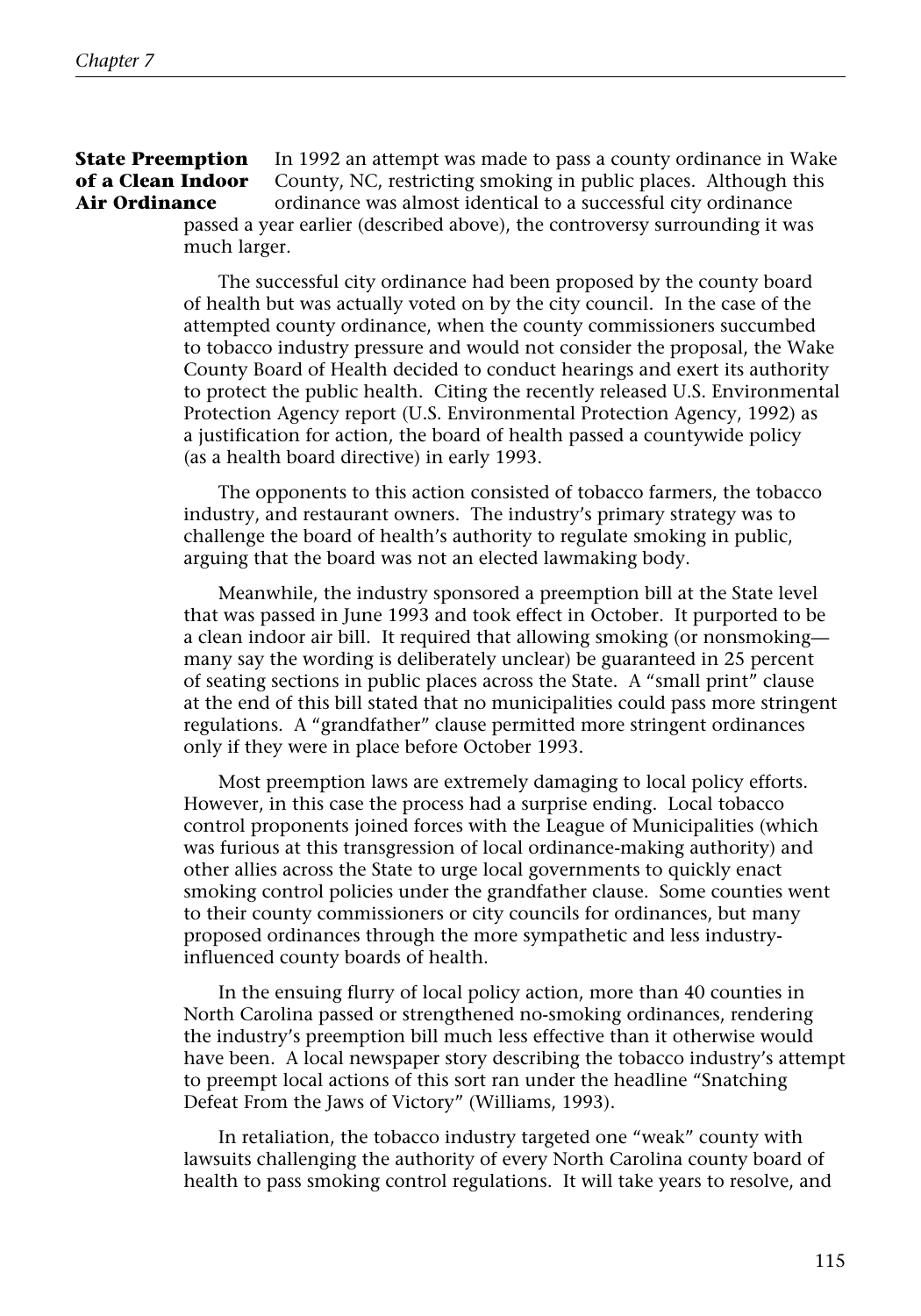counties do not have the resources for protracted legal battles, so the outlook is not optimistic. The industry (through a 15-restaurant front group) had already sued the Wake County Board of Health for its ordinance on similar grounds.

As this experience illustrates, the strength that tobacco control proponents have at the local level can be offset by the strength of the tobacco industry in State legislative and legal arenas.

### **WHAT COULD** How could the design of the COMMIT intervention be altered **HAVE BEEN** to improve opportunities for and the outcomes of policy **DONE DIFFERENTLY?** change efforts? The major design feature that significantly

impeded progress in these efforts was the prohibition on the use of COMMIT resources, especially money, to engage in political lobbying efforts (such as advocating an improved clean indoor air ordinance). Virtually everyone



involved in the project's policy-related activities felt frustrated by this restriction. It was unavoidable in that COMMIT's funding came from the Federal Government, and Federal law prohibits use of Federal funds for State or local lobbying activities in deference to principles of jurisdictional separation.

Identifying funding for political lobbying is an everpresent challenge. The Federal Government is not the only entity that limits use of its funds. Even independent, nonprofit organizations that are otherwise free to engage in lobbying efforts may have self-imposed limits of this nature, often to avoid being seen as overly "political" by the public or to avoid the appearance of conflict with elected officials.

There is no simple solution to this problem. In some cases it may be possible to forge an alliance with another local group supportive of the policy change that is able and

willing to fund a particular lobbying activity. In Paterson, NJ, the National Council of Negro Women (NCNW) initiated a campaign to petition State legislators and citizens to support a bill prohibiting cigarette advertisements on billboards in low-income and minority neighborhoods. Although this was not a COMMIT-sponsored activity, COMMIT played an important role in the effort. The NCNW member who organized the campaign was also a member of the COMMIT Board. Once NCNW decided to pursue the campaign, it turned to COMMIT for advice and assistance, illustrating the importance of being open to creative approaches to dealing with restrictions on use of funds.

#### **GENERIC LESSONS** The experiences recounted above and numerous others not mentioned here suggest certain generic lessons or rules of thumb useful in planning and carrying out tobacco control policy change campaigns. This section summarizes some of these lessons.

First, framing tobacco control policy issues in terms of health promotion, such as the protection of young people from unhealthy influences, is usually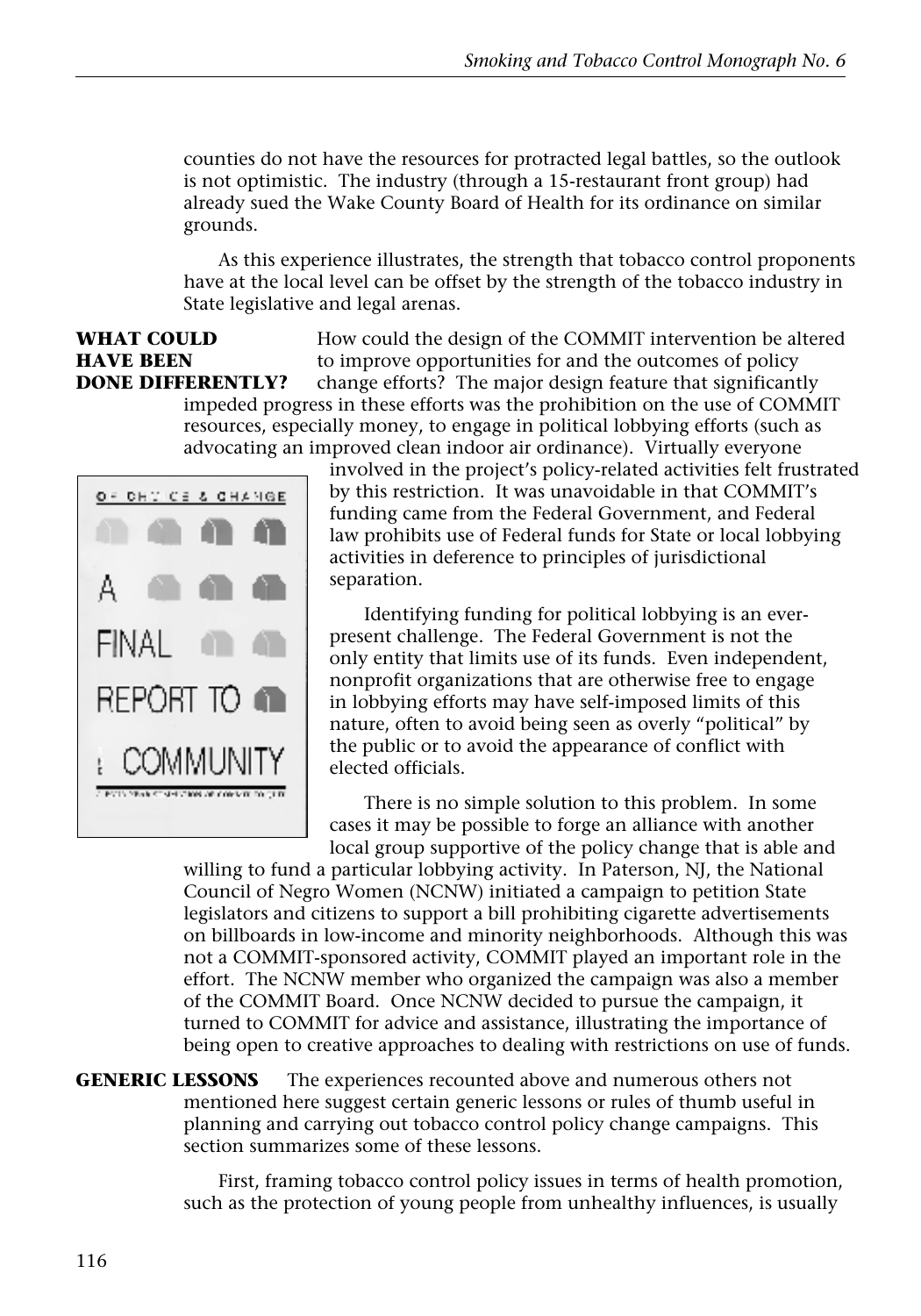the best strategy. Opponents will often attempt to reframe the issues as antibusiness or in terms of infringements of individual rights. Anticipate this and be prepared to respond without delay.

As illustrated in several examples above, attempting to pass ordinances in geographical areas where political jurisdiction is shared by several entities can be especially challenging. Sometimes this is unavoidable, as is the case when a county ordinance is needed and the county encompasses several municipalities. Whenever possible, work within one jurisdiction at a time. Be prepared to devote considerable attention to consensus building when working with more than one jurisdiction.

Be poised to seize opportunities as they arise. Unanticipated developments often occur in the political arena. As some of the examples discussed above indicate, such developments can often be used to advance the tobacco control policy agenda.

When policies are being considered, do not let momentum and attention wane while a governing body "sits" on the issue. Keep your issue in the news to build public pressure. High public visibility creates pressure for political figures to act.

Strategies for maintaining visibility include announcing new endorsements or resolutions of support for the initiative by locally influential groups such as medical societies, parent and teacher associations, and health promotion organizations; writing opinion editorials and letters to the editor; conducting and reporting followup data-gathering efforts (such as compliance checks for sales of chewing tobacco after having done the same for cigarettes); requesting time in the policymaking body's meeting agenda to present new findings or arguments; and linking your issue to media coverage of related events or activities (such as a quit-smoking contest) by highlighting the connections between the issues.

Attentiveness to stages of change is essential in policy change efforts. For example, in youth access policies many communities may feel tough enforcement is the only way to make an ordinance work. However, raising a strong cry for more aggressive police action may only alienate the community, particularly when law enforcement is preoccupied with other problems. When there is little awareness of the legal buying age for tobacco (let alone awareness of how easily underage youth can purchase tobacco), educating the community as well as policymakers must be the first order of business.

Once awareness of a problem exists, fostering ownership of the problem and, ultimately, promoting community involvement in the solution are important second and third steps. When the community becomes involved in a policy change effort, it is much more difficult for opponents to claim that the need for policy action is merely a false perception created by a few zealots.

A corollary to this kind of community ownership is to involve a broad, diverse group of advocates in the effort. In addition to building clout and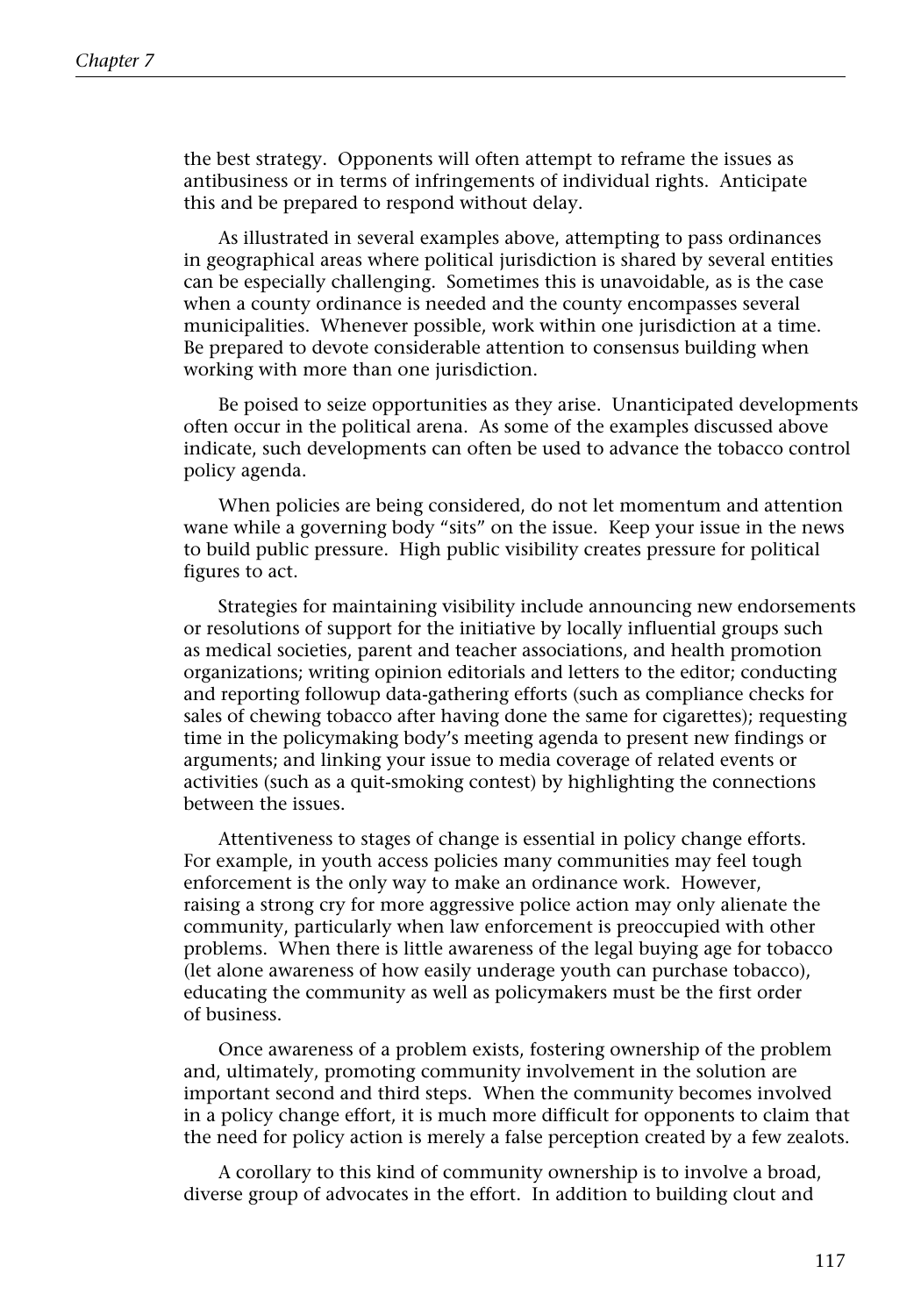momentum, this also helps protect against being labeled and dismissed as "those zealots" or "those health people." A coalition of advocates from multiple sectors of the community tells the public and policymakers that this issue is important to many people and that something needs to be done about it.

Recruit "victims" or others directly affected by an issue to be public spokespersons. Even if they are not the most articulate, they tend to be the most powerful proponents. Sometimes this is *because* they lack the polished style of a professional or "expert." Youth can be particularly powerful. They can say things to elected officials that adults could never say, and they can give the issue a reality that can impress even the most cynical media representatives.

Locally collected data, such as opinion surveys and compliance check results, can be powerful tools, especially when opponents are trying to deny the magnitude or relevance of the issue in the local community. Such surveys, conducted by major employers and city and county agencies, were used to great advantage several times during the COMMIT project.

The enactment of an ordinance is not a guarantee of success from a health promotion perspective. Getting a law on the books does not mean that it will be enforced. Nor does it mean that the underlying health promotion objective—changing community norms concerning healthrelated behaviors—has been accomplished, especially if increasing community awareness and involvement did not contribute to the law's passage. Remember that forging strong community alliances, fostering leadership opportunities for youth and other members of the community, and involving citizens in the public health policymaking process are worthy ends in themselves.

Know your opponents and understand their strategies. Exchanging information with advocates undertaking similar efforts in other communities can be invaluable. National information networks can facilitate this.

Count on the tobacco industry to use State preemptive legislation to foil local tobacco control efforts whenever they can. To combat this, be watchful of all State laws related to tobacco control, even if they appear to be uncontroversial. Seemingly minor 11th-hour changes in the wording of proposed laws have been used by the tobacco industry to cripple otherwise sound legislation. A dismal example of this occurred in Washington State in 1993, when a bill originally intended to strengthen the law against illegal sales of tobacco to youth was ultimately passed with language preempting many local ordinances that were stronger than the new State policy. The bill also incorporated weakened enforcement provisions.

Finally, be bold and persistent. In the examples cited, many times the "gatekeepers" were acting on the basis of assumed or feared reactions by industry, businesses, influential officials, or even their allies. Politicians are especially prone to see certain issues as "sacred cows" and are loath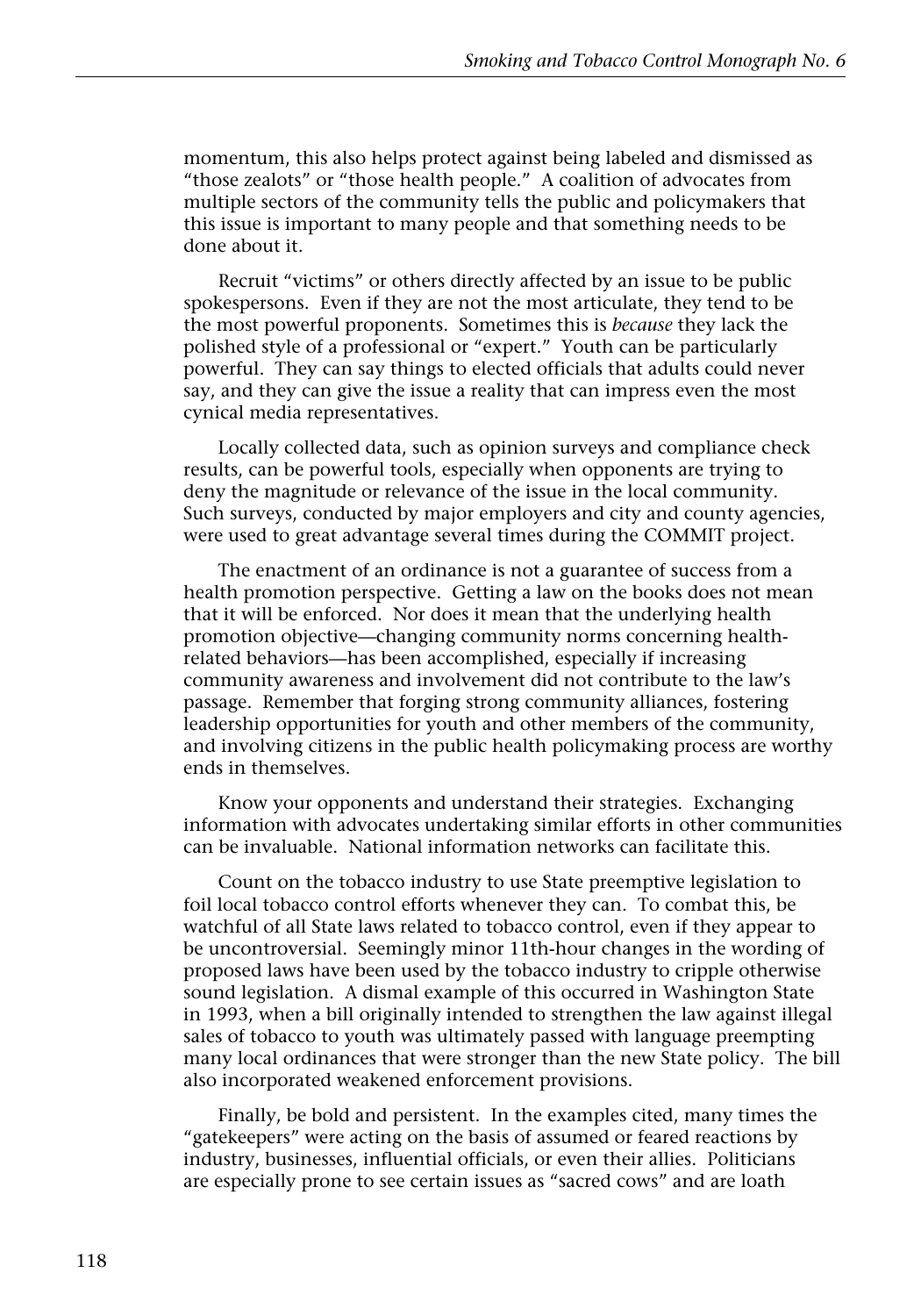to take stands perceived to be politically risky. However, with diligence, community-based advocates armed with locally relevant data and forming a united front with other community groups and supporters can challenge the status quo and bring about effective change.

#### **REFERENCES**

- Bierer, M.F., Rigotti, N.A. Public policy for the control of tobacco-related disease. *Medical Clinics of North America* 76: 515-539, 1992.
- Bracht, N. (Editor). *Health Promotion at the Community Level.* Newbury Park, CA: Sage, 1990.

COMMIT Design and Evaluation Working Group. "1989 Evaluation Cohort Survey." (5/26/89 version.) Unpublished document, 1989.

- COMMIT Research Group. Community Intervention Trial for Smoking Cessation (COMMIT): Summary of design and intervention. *Journal of the National Cancer Institute* 83(22): 1620-1628, 1991.
- Escobedo, L.G., Anda, R.F., Smith, P.F., Remington, P.L., Mast, E.E. Sociodemographic characteristics of cigarette smoking initiation in the United States: Implications for smoking prevention policy. *Journal of the American Medical Association* 264(12): 1550-1555, 1990.
- Frankel, B.G. Reducing tobacco consumption: Public policy alternatives for Canada. *Canadian Medical Association Journal* 138: 419-423, 1988.
- Glynn, T. Comprehensive approaches to tobacco use control. *British Journal of Addictions* 86: 631-635, 1991.
- Jason, L.A., Ji, P.Y., Anes, M.D., Birkhead, S.H. Active enforcement of cigarette control laws in the prevention of cigarette sales to minors. *Journal of the American Medical Association* 266(22): 3159- 3161, 1991.
- Kingdon, J. *Agendas, Alternatives, and Public Policy.* Boston: Little, Brown, 1984.
- Pertschuk, M., Shopland, D.R. (Editors). *Major Local Smoking Ordinances in the United States: A Detailed Matrix of the Provisions of Workplace, Restaurant, and Public Places Smoking Ordinances*. NIH Publication No. 90-479. Rockville, MD: U.S. Department of Health and Human Services, Public Health Service, National Institutes of Health, National Cancer Institute, 1989.
- Reich, R.B. Policy making in a democracy. In: *The Power of Public Ideas*, R.B. Reich (Editor). Cambridge, MA: Harvard University Press, 1988. pp. 123-156.
- Samuels, B., Glantz, S.A. The politics of local tobacco control. *Journal of the American Medical Association* 266: 2110-2117, 1991.
- Thompson, B., Wallack, L., Lichtenstein, E., Pechacek, T. (for the COMMIT Research Group). Principles of community organization and partnership for smoking cessation in the Community Intervention Trial for Smoking Cessation (COMMIT). *International Quarterly of Community Health Education* 11(3): 187-203, 1990-91.
- U.S. Department of Health and Human Services. *Reducing the Health Consequences of Smoking: 25 Years of Progress. A Report of the Surgeon General*. DHHS Publication No. (CDC) 89-8411. Rockville, MD: U.S. Department of Health and Human Services, Public Health Service, Centers for Disease Control, Center for Chronic Disease Prevention and Health Promotion, Office on Smoking and Health, 1989.
- U.S. Department of Health and Human Services. *Youth Access to Cigarettes*. DHHS Publication No. OEI-02-90-02310. Rockville, MD: U.S. Department of Health and Human Services, Office of Inspector General, Office of Evaluations and Inspections, 1990.
- U.S. Department of Health and Human Services. *Strategies To Control Tobacco Use in the United States: A Blueprint for Public Health Action in the 1990's*. Smoking and Tobacco Control Monographs–1. NIH Publication No. 92-3316. Rockville, MD: U.S. Department of Health and Human Services, Public Health Service, National Institutes of Health, National Cancer Institute, 1991.
- U.S. Department of Health and Human Services. *Major Local Tobacco Control Ordinances in the United States*. Smoking and Tobacco Control Monograph No. 3. NIH Publication No. 93-3532. Rockville, MD: U.S. Department of Health and Human Services, Public Health Service, National Institutes of Health, National Cancer Institute, 1993.
- U.S. Environmental Protection Agency. *Respiratory Health Effects of Passive Smoking: Lung Cancer and Other Disorders*. EPA600/6-90/006F. Washington, DC: Office of Research and Development, Office of Health and Environmental Assessment, 1992.
- Weiss, J.A., Tschirhart, M. Public information campaigns as policy instruments. *Journal of Policy Analysis and Management* 13(1): 82-138, 1993.